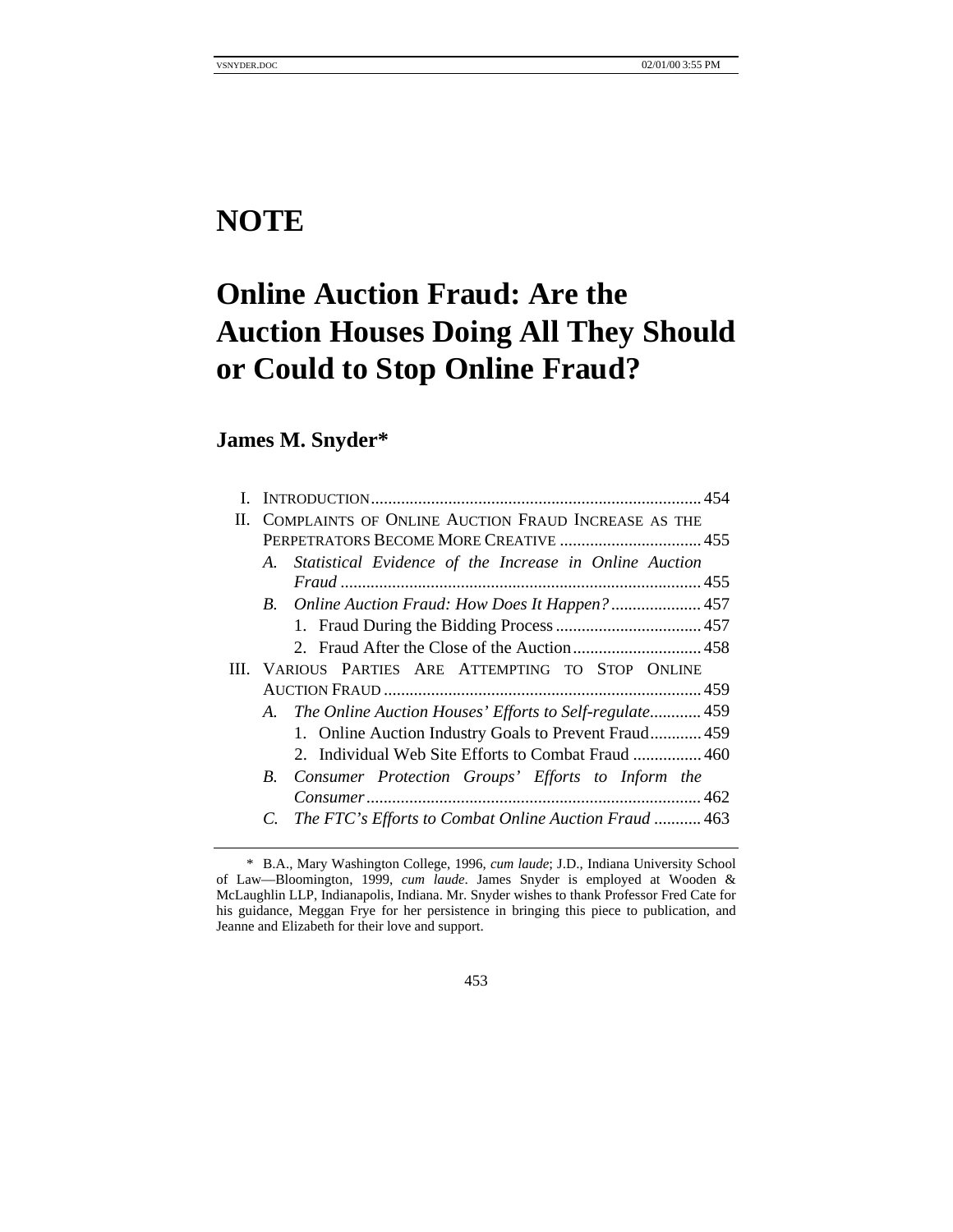- IV. THE POTENTIALLY PERILOUS FATE OF ONLINE AUCTIONS IF IMMEDIATE ACTION IS NOT TAKEN............................................. 465
	- *A. The Initial Regulation of Pay-Per-Call Technology..............* 465
	- *B. Further Efforts to Address the Pay-Per-Call Industry..........* 467
		- 1. The Telephone Disclosure and Dispute Resolution Act . 467
		- 2. Section 228 of the Telecommunications Act of 1996 ..... 468
- V. CONCLUSION: INDUSTRY SELF-REGULATION WILL NOT WORK . 470

# I. INTRODUCTION

In April 1998, the Federal Trade Commission (FTC) released a consumer alert pertaining to the increasing problem of online auction fraud. The consumer alert notified prospective online auction users that fraud was becoming more prevalent as the number of online auction participants burgeoned. The FTC, in the consumer alert, suggested tips that the consumer should consider when bidding in an online auction. Since this consumer alert, the online auction industry's awareness of fraud has grown considerably. While the FTC has had limited success in policing the auctions and bringing prosecutions of fraudulent merchants, little has been done to address whether or not the provider of the online auction site should be held accountable for providing the arena in which the fraudulent practices occur.

Part II of this Note examines the online auction industry and the fraud that is becoming all too commonplace. Statistical evidence clearly indicates that online auction fraud is continuing to grow. Part II then identifies a variety of different fraudulent practices that frequently occur in connection with online auctions. While not an exhaustive list of all the different possibilities of fraud, there is a representative group of practices that will clearly indicate the creativity associated with online auction fraud. Faced with the prospect of online auctions becoming a breeding ground for the unscrupulous and ill willed, Part III of this Note is a detailed analysis of the various efforts to stop online auction fraud. The online auction houses themselves, as well as consumer protection groups, and the FTC have undertaken efforts to curb fraudulent use of the online auction sites. Part IV undertakes a comparative study between online auction fraud and the abuse of the pay-per-call industry in the early 1990s. FTC officials warn that the near demise of the 900-number industry due to fraudulent use could be a foreshadowing of the fate of online auctions if the FTC does not promptly address the fraud occurring online. In Part V, this Note ultimately concludes that the existing efforts of online auction industry self-regulation do not provide adequate recourse against the online auction houses for fraudulent practices occurring on their Web sites. The only effective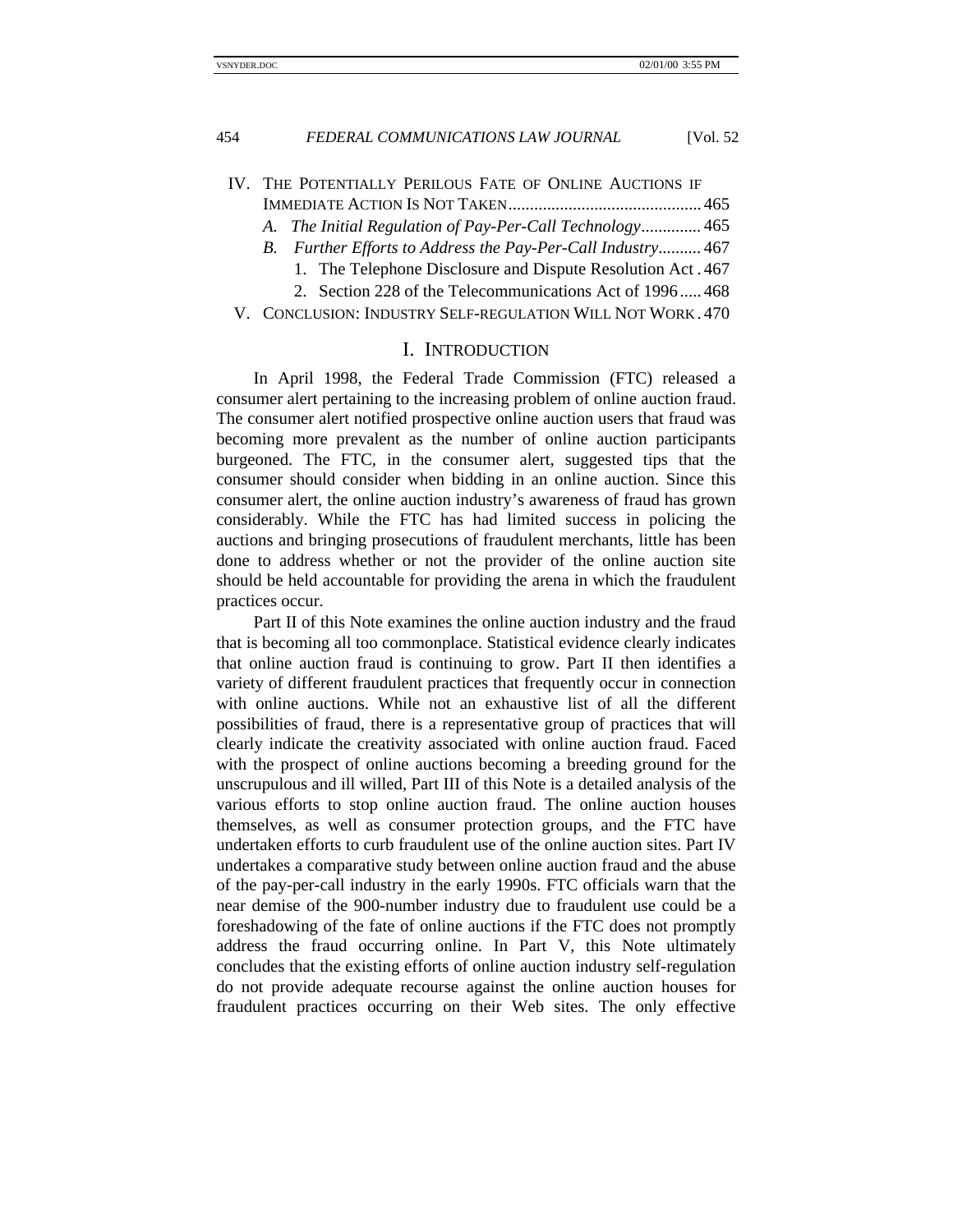method to stop the increase of online auction fraud is for the FTC to promulgate guidelines and standards that would put the industry on notice that its members will be held responsible for future acts of online auction fraud committed through the use of their Web site.

# II. COMPLAINTS OF ONLINE AUCTION FRAUD INCREASE AS THE PERPETRATORS BECOME MORE CREATIVE

#### *A. Statistical Evidence of the Increase in Online Auction Fraud*

Nothing evinces the urgency of curtailing the spread of online auction fraud more than the increase in complaints over the past three years. Both the FTC and the Internet Fraud Watch (IFW), operated by the National Consumers League (NCL), serve as reporting agencies for consumer complaints pertaining to fraud.

According to Lisa Hone, staff attorney for the FTC, using Internetbased auctions to defraud people is "'a new type of crime.'" "Hone said that in the first half of 1998, the FTC's Bureau of Consumer Protection received about [three hundred] complaints involving online auction fraud."<sup>2</sup> In the first half of 1999, the FTC's Bureau recorded about six thousand complaints.<sup>3</sup> This represents a two thousand percent increase in just one year's time.

According to Susan Grant, director of the IFW project, the number of reports alleging auction fraud are increasing at its offices as well.<sup>4</sup> Consumer complaints to the IFW regarding online auctions increased 600% from 1997 to 1998.<sup>5</sup> In 1997, constituting  $26\%$  of the total frauds reported, auctions were the number one Internet fraud complaint.<sup>6</sup> While online auctions maintained the number one ranking in 1998, the percentage of reports pertaining to auctions increased to an alarming  $68\%$ .<sup>7</sup> This  $68\%$ represents nearly 5500 consumer complaints about fraudulent practices occurring on an online auction site.<sup>8</sup> In 1998, approximately two-thirds of

<sup>1.</sup> Marilyn Geewax, *Swindlers Cash in with Net Auctions*, ATLANTA J. & CONST., Oct. 24, 1999, at A9.

<sup>2</sup>*. Id.*

<sup>3</sup>*. See id.*

<sup>4</sup>*. See id.*

<sup>5.</sup> *See* Internet Fraud Watch, *Going Once, Going Twice . . . Scammed! Online Auctions Named the Number One Internet Fraud Complaint for 1998* (visited Jan. 18, 2000) <http://www.fraud.org/internet/9923stat.htm> [hereinafter *Scammed!*].

<sup>6</sup>*. See id.*

<sup>7</sup>*. See id.*

<sup>8.</sup> *See* Mo Krochmal, *Bidding Frenzy: What You Need to Know About Internet* Auctions (visited Jan. 18, 2000) <http://www.netguide.com/Snapshot/Archive?guide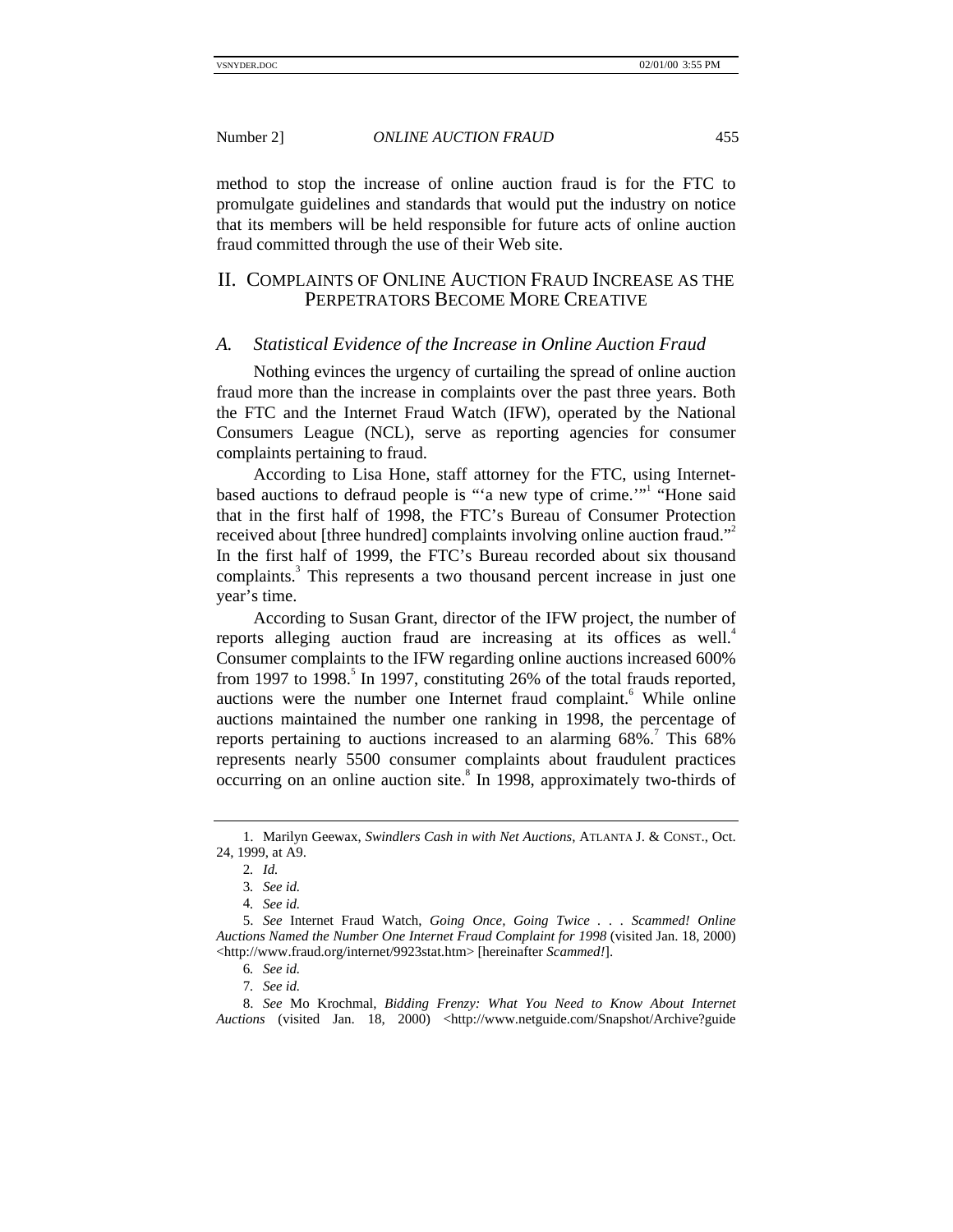all Internet-related complaints to the IFW involved auctions and, as of October 1999, 90% of consumer complaints to the IFW pertain to auctions.

The increase in the number of complaints can be attributed to several factors. As the number of Web sites devoted to online auctions increases, it is predictable that the number of frauds occurring on those Web sites will likewise increase. Currently, well over one hundred online auction sites are dedicated to bringing together consumers with other consumers as well as businesses with consumers.<sup>10</sup>

eBay, one of the most popular sites on the Internet, accommodated more than 6.5 million unique visitors in February 1999.<sup>11</sup> With traffic this heavy, eBay was able to consummate more than one million auctions per day on a consumer-to-consumer basis.<sup>12</sup> eBay officials maintain that problems with fraud are extremely rare.<sup>13</sup> eBay reports that only twentyseven of the more than one million auctions per day generate a fraud complaint to the company.<sup>14</sup> This equals nearly ten thousand fraudulent transactions per year. More generally, in 1998, online auction sites accounted for auction sales amounting to roughly two billion dollars, and analysts expect that by the end of next year that figure will more than triple. $15$ 

Another factor that explains the increase in fraud associated with online auctions is the lack of adequate external law enforcement. As the number of sites offering online auction services increases, there is a commensurate rise in the need for better policies. However, one of the difficulties in stopping fraudulent activities and outright theft is that auctions have grown far more quickly than law enforcement budgets.<sup>16</sup>

Regardless of the reason for the increase in the number of consumer complaints pertaining to online auction fraud, it is clear that someone must take the steps necessary to thwart the spread of this new crime. With external resources already stretched thin, a more appropriate and efficient

<sup>=</sup>Shopping&id=1600>.

<sup>9.</sup> *See* Geewax, *supra* note 1, at A9.

<sup>10.</sup> *See* Krochmal, *supra* note 8. eBay and Amazon.com represent the most popular online auction sites providing the arena for consumer-to-consumer auctions. Meanwhile, for business-to-consumer auctions, the most frequently visited sites are Onsale.com and uBid.com. *See id.*

<sup>11</sup>*. See id.*

<sup>12</sup>*. See id.*

<sup>13.</sup> *See* George Anders, *How eBay Will Battle Sham Bids, Mislabeling of Auction Goods*, WALL ST. J., Jan. 15, 1999, at B1.

<sup>14</sup>*. See id.*

<sup>15.</sup> *See* Geewax, *supra* note 1, at A9.

<sup>16</sup>*. See id.*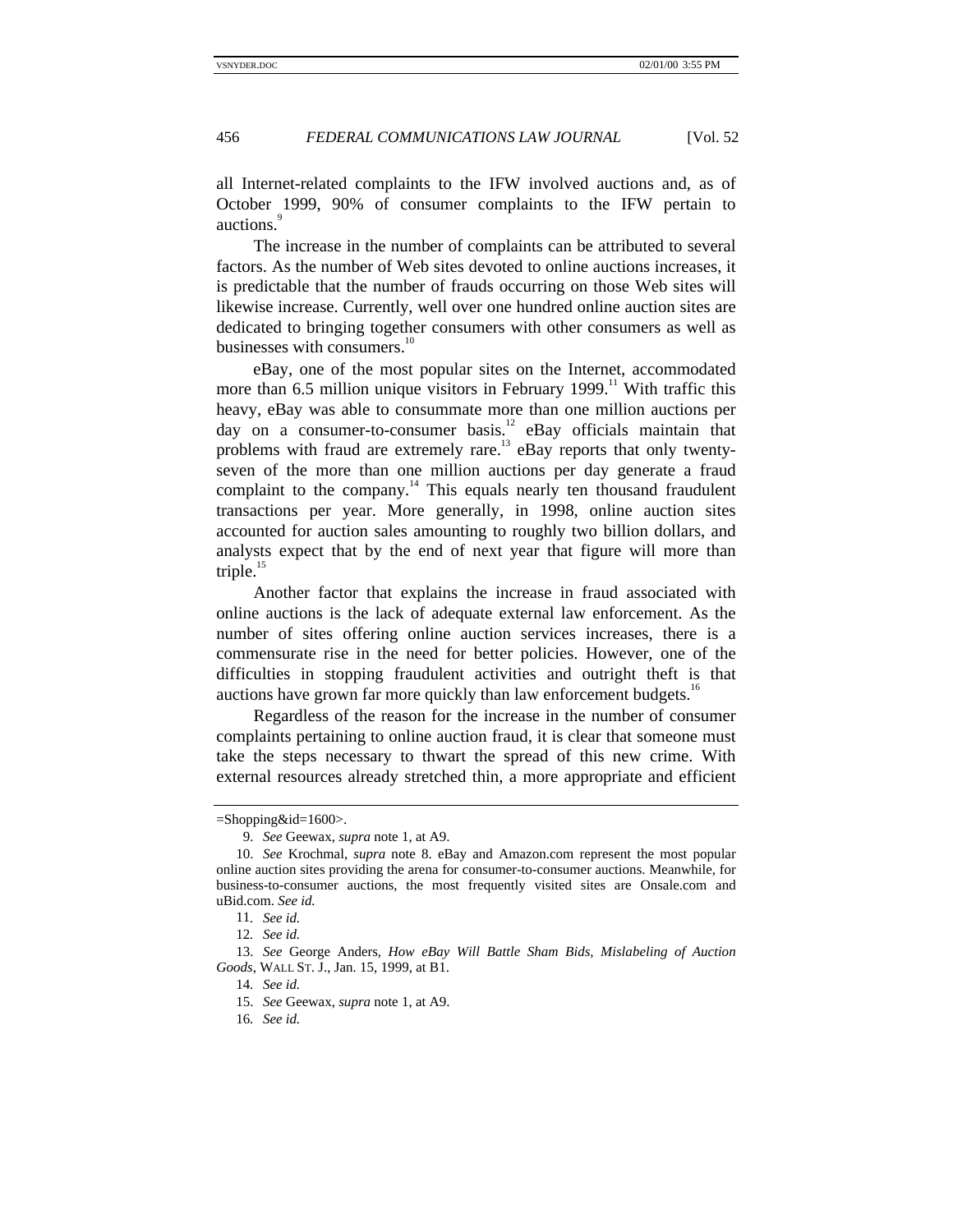method of enforcement would be to require the Web site operator to police its users. Requiring the online auction houses financially liable for fraudulent actions occurring through the perpetrator's use of their Web site is the only way to impact the online auction houses.

#### *B. Online Auction Fraud: How Does It Happen?*

Fraudulent practices can occur during two distinct phases of the online auction process. First, the fraud can take place during the actual bidding process. Two types of fraud at this stage are bid shielding and bid shilling.<sup>17</sup> Second, the fraud can occur after the auction has ended with a buyer having made a winning bid. Three methods are commonly used to perpetrate this fraud. The buyers may send payment to the seller and receive no merchandise at all. The buyers may send payment to the seller and receive inferior or completely different merchandise. Finally, the buyer may win the auction but never send any payment.

#### 1. Fraud During the Bidding Process

Bid shilling occurs when "an individual schemes with someone else or creates a false identity in order to drive up the bidding prices on behalf of the seller."<sup>18</sup> The effect of this fraudulent practice is to artificially encourage legitimate bidders to continually increase their bid in an effort to win the auction. Many times the individual creating a false identity is the seller who then bids on its own merchandise in an effort to increase the overall price received for the goods.

Bid shielding takes place when a buyer and a partner artificially inflate the bids during an auction.<sup>19</sup> Unlike bid shilling, which hopes to encourage increasingly higher bids, this scheme of bid inflation is intended to discourage other bidders from bidding because the false bid is set at an unusually high level. Then, at the last moment before the auction ends, the shielder, who is the high bidder, cancels its high bid whereby his/her partner wins the auction with the lower bid.<sup>20</sup> For example, Bidder A bids five dollars for merchandise being auctioned, while Bidder A's partner, Bidder B, bids five-hundred dollars for the same merchandise. This high bid discourages any other honest bidders from participating in the auction. Then, just before expiration of the auction, Bidder B withdraws his bid, leaving Bidder A as the high bidder with a bid of only five dollars.

<sup>17.</sup> *utrade.com, utrade Online Auction—Fraud Policy Page* (visited Oct. 29, 1999) <http://www.utrade.com/user/fraud.htm?AssociateID=2500>.

<sup>18</sup>*. Id.*

<sup>19</sup>*. See id.*

<sup>20</sup>*. See id.*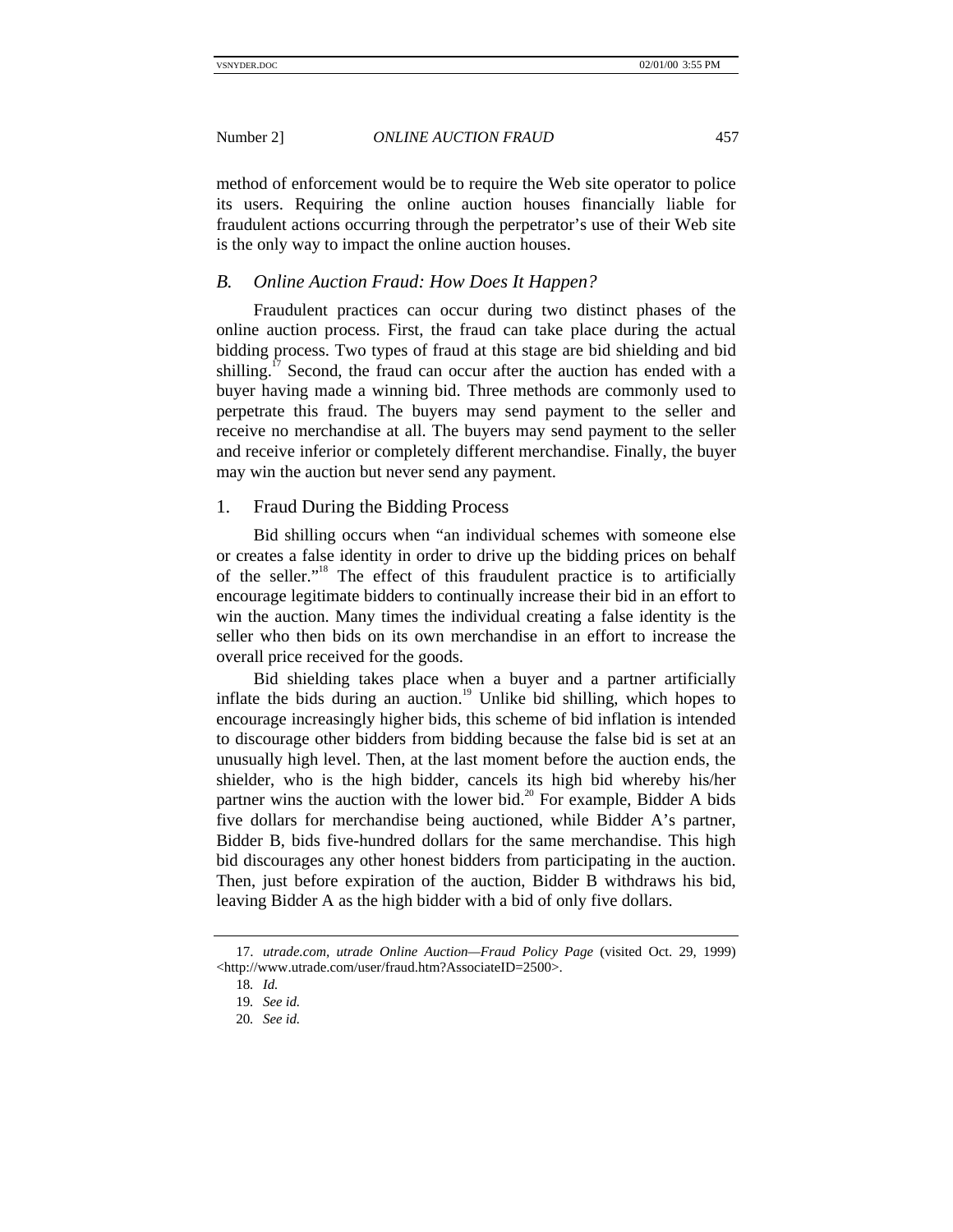#### 2. Fraud After the Close of the Auction

The winning bidder sending payment to the seller and receiving nothing in return is the most common type of fraud occurring after the close of an auction. Some online sellers have put items up for auction, taken the highest bidder's money, and never delivered the merchandise. In addition, consumers who paid by certified check or money order have little recourse when it comes to getting their money back.<sup>21</sup> With fraudulent online auction users recognizing the difficulty in retrieving a check or money order, it is not surprising that payment by check or money order accounts for ninety-three percent of fraudulent payments.<sup>22</sup> In other words, as Susan Grants proclaims: "'Requesting cash is a clear sign of fraud.'"<sup>23</sup> The FTC alleged that Craig Lee Hare perpetrated this type of fraudulent practice on successful bidders for his advertised computer hardware and software. After the successful bidder mailed his check/money order to Hare, Hare sent nothing in return. $^{24}$ 

Another form of postauction fraud occurs when the high bidder mails payment to the seller only to have the seller send either different merchandise or merchandise of lower quality to the bidder.<sup>25</sup> While the bidder receives some merchandise, the goods the consumer receives are usually of such poor quality that the purchase is virtually worthless. The FTC also alleged this form of merchandise switching as part of its complaint against Hare. $26$ 

One final form of fraud that occurs after the close of an auction is when the successful bidder fails to send any payment to the seller. It is not unheard of for the high bidder in an auction to walk away from the offer and refuse to complete the transaction.<sup>27</sup> While the direct cost of these frauds is not as apparent as frauds involving payment made for either nothing or inferior goods, the indirect effects are grave. The cost of having to run an entirely new auction from scratch causes delay for the sellers in their attempts to sell their goods. Furthermore, all disreputable actions cast

<sup>21.</sup> *See* FTC, *FTC Consumer Alert! Online Auctions: Going, Going, Gone!* (visited Jan. 18, 2000) <http://www.ftc.gov/bcp/conline/pubs/alerts/gonealrt.htm>.

<sup>22.</sup> *See Scammed!*, *supra* note 5.

<sup>23</sup>*. Id.*

<sup>24.</sup> *See* Complaint for Injunction and Other Equitable Relief, FTC v. Hare, Civil No. 98-8194 (D. Fla. 1998), *available at* (visited Jan. 18, 2000) <http://www.ftc.gov/ os/1998/9804/compl3.htm>. For a more detailed discussion of this case, see *infra* Part III.C.

<sup>25.</sup> *See* Geewax, *supra* note 1, at A9.

<sup>26.</sup> *See* Complaint for Injunction and Other Equitable Relief, FTC v. Hare, Civil No. 98-8194 (D. Fla. 1998), *available at* (visited Jan. 18, 2000) <http://www.ftc.gov/ os/1998/9804/compl3.htm>.

<sup>27.</sup> *See* Anders, *supra* note 13, at B4.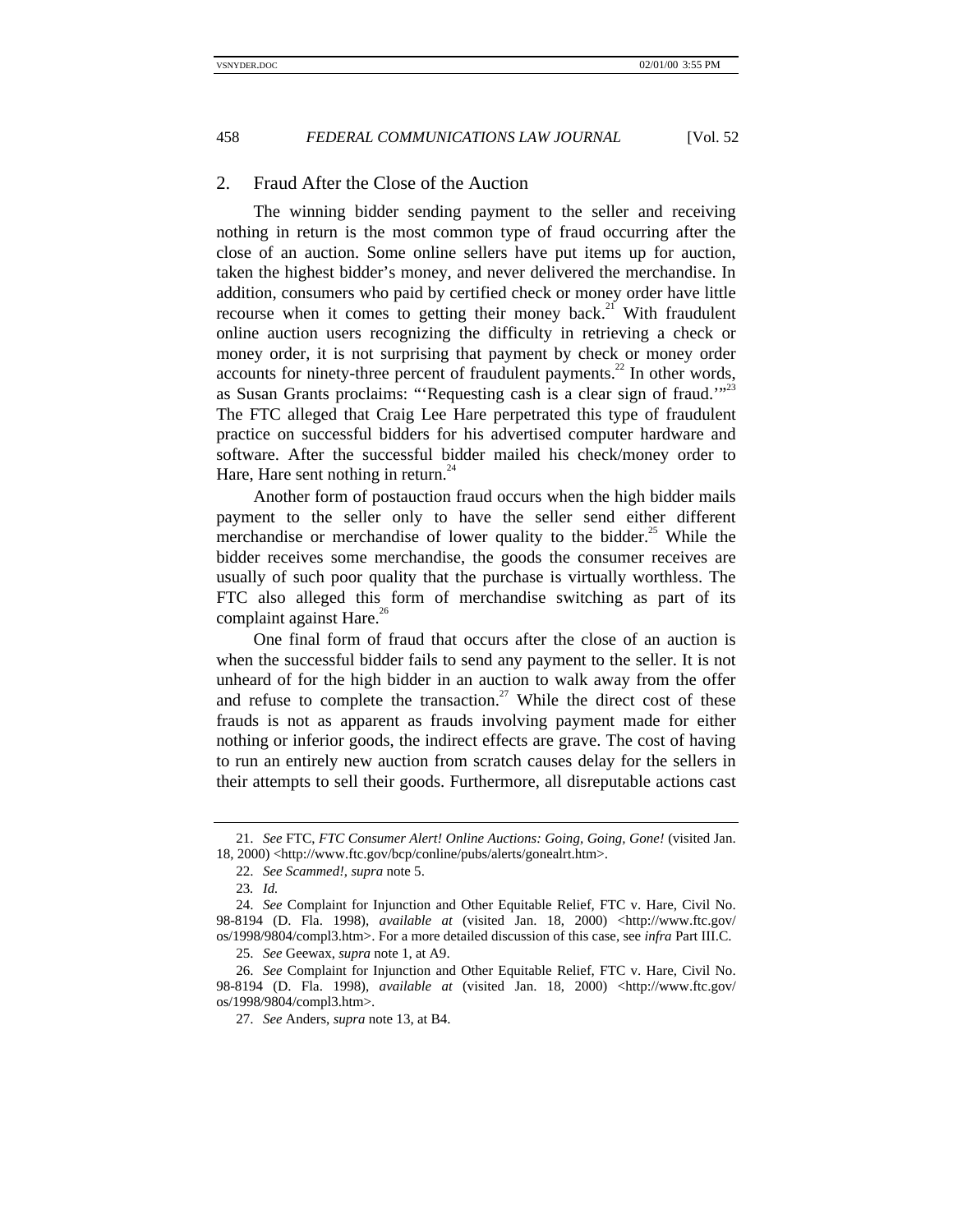a cloud of distrust over the online auction system as a whole, thereby undermining what little consumer confidence currently exists.

# III. VARIOUS PARTIES ARE ATTEMPTING TO STOP ONLINE AUCTION FRAUD

Efforts to prevent the continued proliferation of online auction fraud come from many sources. Three specific groups are addressed below, each having as a common goal the end of fraud, but all attempting to achieve that goal through different means. Some of the approaches taken are similar, while others are unique to the industry undertaking the effort. The three groups consist of the online auction houses themselves, consumer protection groups, and the FTC.

#### *A. The Online Auction Houses' Efforts to Self-regulate*

As Susan Grant stated, the auction hosts "'have a moral responsibility to keep their sites from being used for fraud."<sup>28</sup> The online auction industry has taken steps to implement both industry-wide goals as well as Web site-specific goals. While there is some overlap, it is worthwhile to separate the overall goals of the industry from the specific efforts individual Web site providers are implementing to combat Internet fraud.

#### 1. Online Auction Industry Goals to Prevent Fraud

In response to the FTC's request for academic papers and public comments on December 16, 1998, $^{29}$  eBay submitted a paper to aid the FTC in its consideration of the development of private sector measures to effectively address consumer concerns about fraud.<sup>30</sup> In this comment, eBay succinctly identified desirable industry-wide goals for implementing adequate safeguards to combat online fraud associated with auctions.<sup>31</sup>

Electronic transactions in general, and auctions in particular, present new consumer protection challenges for responsible firms.

eBay and other e-commerce businesses can meet that challenge by developing creative programs to provide consumers with: (1) online information to evaluate the safety and reliability of a transaction, (2) targeted safeguards to protect against unscrupulous users, and (3)

<sup>28.</sup> Geewax, *supra* note 1, at A9.

<sup>29.</sup> *See* FTC, Public Workshop: U.S. Perspectives on Consumer Protection in the Global Electronic Marketplace Notice, 63 Fed. Reg. 69,289 (1998).

<sup>30.</sup> *See* eBay, Inc. Comment, FTC v. Hare, Civil Action No. 98-8194 (S.D. Fla. 1998) (visited Jan. 18, 2000) <http://www.ftc.gov/bcp/icpw/ comments.ebay.htm> [hereinafter *eBay Comment*]. eBay submitted this paper in response to the FTC's solicitation for comments.

<sup>31</sup>*. See id.*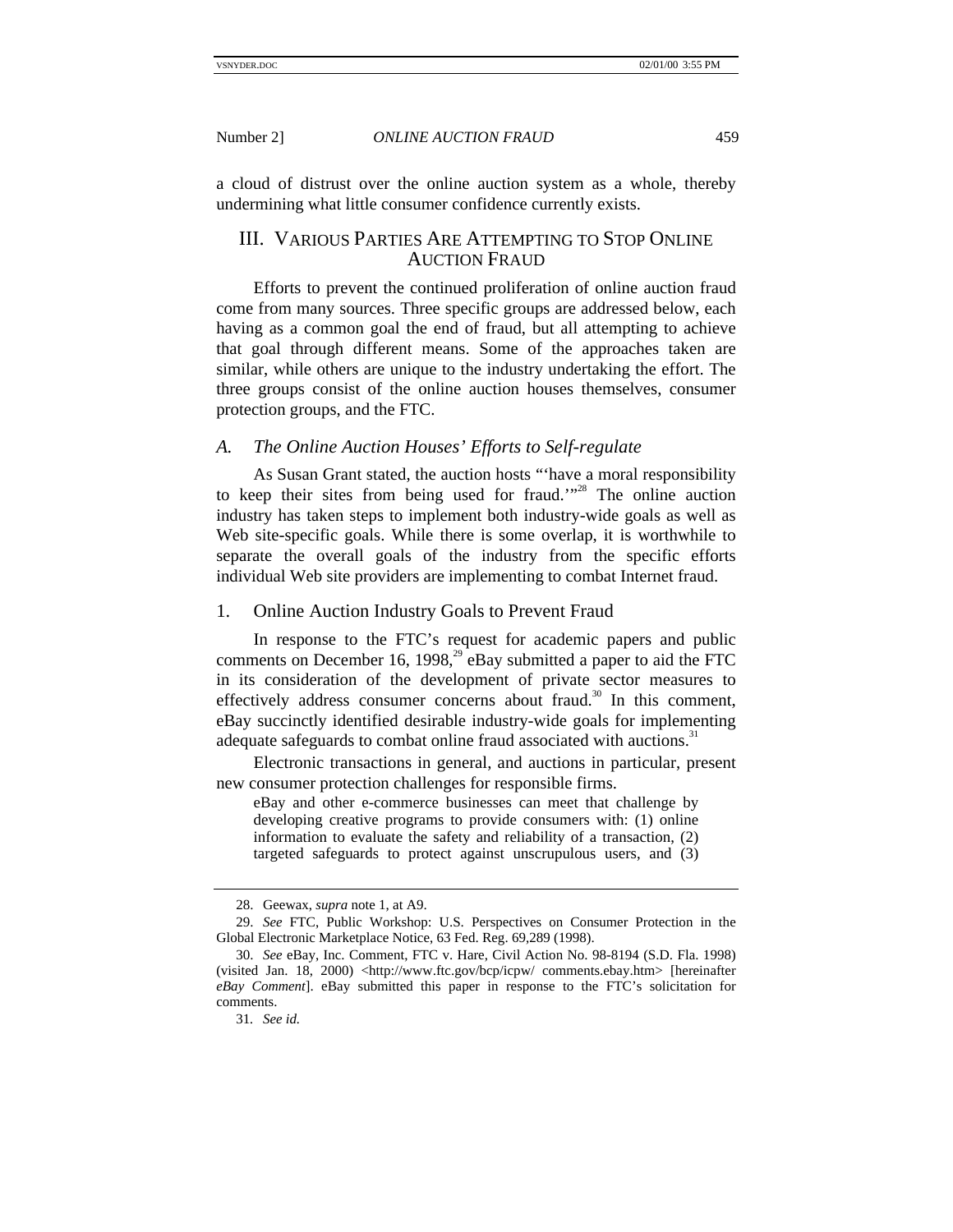easily comprehensible online programs and policies designed specifically to combat fraud, deception and misuse.

These goals are incredibly broad yet succinct enough to be considered ambitious. They provide some guidance as to what individual members of the online auction community should strive toward in an effort to stop fraudulent practices.

#### 2. Individual Web Site Efforts to Combat Fraud

eBay has been the most outspoken online auction house regarding its efforts to curtail the spread of fraud on its Web site. While all of the guidelines mentioned below are directly attributable to eBay, the general scheme and overall policies are echoed throughout the industry.<sup>33</sup> In its comments to the FTC, eBay declared its commitment to effective selfregulation and to the proactive implementation of programs and policies to empower and protect consumers. $34$  To achieve this empowerment, eBay, as well as others on the inside and outside of the industry, continually echo the same fraud prevention devices.<sup>3</sup>

Soon after the founding of eBay, Pierre Omidyar, eBay's chairman, developed a rating system to provide a feedback forum for auction users.<sup>36</sup> Members could submit short messages about one another, which are tallied as positive or negative feedback and posted as a member's score. The thinking behind this system was that "the desire to build up a good score and thus be known as a trustworthy trading partner—would be strong enough" in each user that they would treat one another fairly.<sup>37</sup> However, the validity and value of the feedback system has been strained at times. Some members have inflated their own scores by having their friends leave favorable evaluations, even though they have never done business together.<sup>38</sup> Some members are sometimes apprehensive about leaving negative feedback for fear that recipients would strike back with a negative

<sup>32</sup>*. Id.*

<sup>33.</sup> On the utrade.com website, the fraud policy is very explicit. While not being too explanatory, the policy is simply zero tolerance. After investigating a complaint and the allegations are found to be correct, its policy is to suspend the user on the first offense. The website also maintains a blacklist to chronicle the errant users. *utrade.com*, *supra* note 17.

<sup>34</sup>*. See eBay Comment*, *supra* note 30.

<sup>35.</sup> Many articles and other information have been written either merely citing or even applauding the efforts of eBay. *See, e.g.*, Anders, *supra* note 13; Audri Lanford & Jim Lanford, *Internet ScamBusters Snippets* (visited Jan. 18, 2000) <http://www.scambusters.com/Scambusters28.html>.

<sup>36.</sup> *See* Anders, *supra* note 13, at B4.

<sup>37</sup>*. Id.*

<sup>38</sup>*. See id.*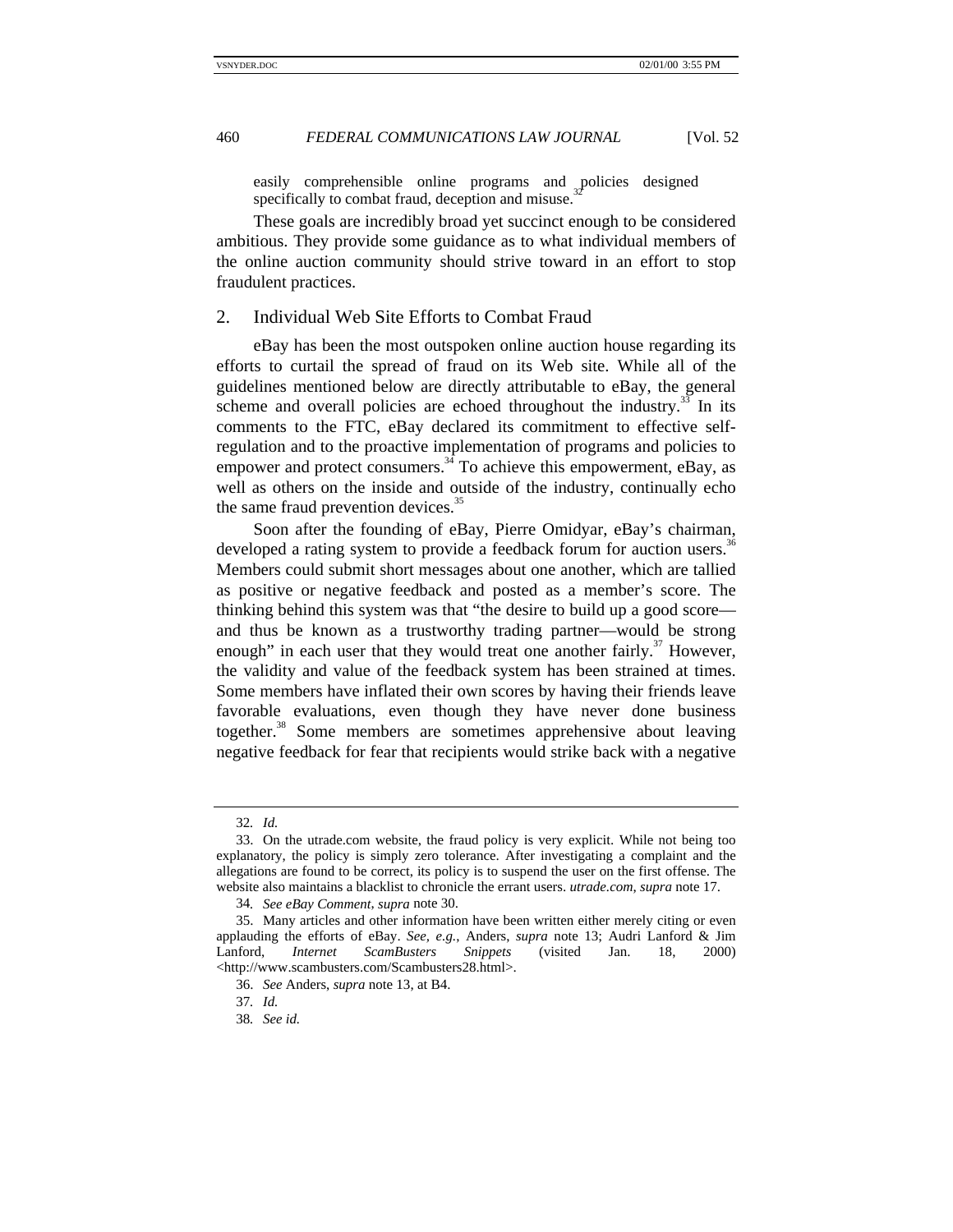comment, tarnishing their online reputation.<sup>39</sup> In response to these concerns, eBay is now changing its feedback system to only tally comments relating to actual transactions.<sup>40</sup>

To proceed even further with consumer safeguards, eBay proposes the following additional protections: (1) provide customers with free insurance against fraud or mislabeling of goods with a twenty-five-dollar deductible and two hundred dollars of coverage; $4^{4}$  (2) make it easier for customers to take advantage of independent escrow services, especially for large transactions; $42$ <sup>2</sup> (3) allow users the option of having their identities verified by an independent party, Equifax, Inc.;  $43$  (4) ban sellers from bidding in their auctions;<sup>44</sup> (5) establish stronger sanctions against bidders who win an auction and then do not pay for the item;<sup>45</sup> and (6) offer free mediation services to eBay members for qualified disputes.<sup>46</sup>

eBay has yet to enact these initiatives and their ultimate effectiveness remains to be seen. The enumerated guidelines seem comprehensive and, if fully and faithfully implemented, would aid in the prevention of online auction fraud. The main concerns, however, are two-fold. First, some of the

42. *See id.* Currently, eBay offers online links to two escrow companies that will hold a customer's payment until word is received that the goods have arrived safely. Fewer than one percent of eBay customers use those service, regarding them as expensive and cumbersome. *See id.*

43. *See id.* Verification would result in a user then being certified on eBay as "accredited." Users would pay five dollars and submit their driver's license and Social Security numbers. The data would be kept private, but participants would be rewarded with a special badge next to their names, indicating that their full identities had been verified. *See id.*

44. *See id.* The company has historically allowed one such bid, because sellers claimed to have friends who wanted to participate in an auction but were not online. With the growing popularity of the Internet, though, that justification is fading. *See id.*

45. *See id.* In one embarrassing case, teenagers who submitted bids exceeding \$100,000 with no intention of paying hijacked a charity auction sponsored by eBay. Company officials say they will reprimand first-time offenders and will suspend users who repeatedly make frivolous bids. *See id.*

46. *See eBay Comment*, *supra* note 30. Disputes that qualify include receipt of damaged items, disputes over the quality of merchandise and disputes over shipping or payment terms. *See id.* One clear problem with mediation is that in the physical world, alternative dispute resolution is conducted "in the shadow of the law." The threat of court or governmental involvement is helpful in bringing parties to the table. In the online world, dispute resolution is not conducted in the shadow of the law because national law throws few shadows in cyberspace. *See* Ethan Katsh Comment, FTC v. Hare, Civil Action No. 98- 8194 (S.D. Fla. 1998) (visited Jan. 18, 1999) <http://www.ftc.gov/bcp/icpw/comments/ ethankatsh.htm>.

<sup>39</sup>*. See id.*

<sup>40</sup>*. See id.*

<sup>41.</sup> *See id.* Lloyd's of London will underwrite the insurance on eBay. Consumers who feel they were materially misled about what was for sale will submit claims to eBay. It will then forward the claims to Lloyds if they seem valid. *See id.*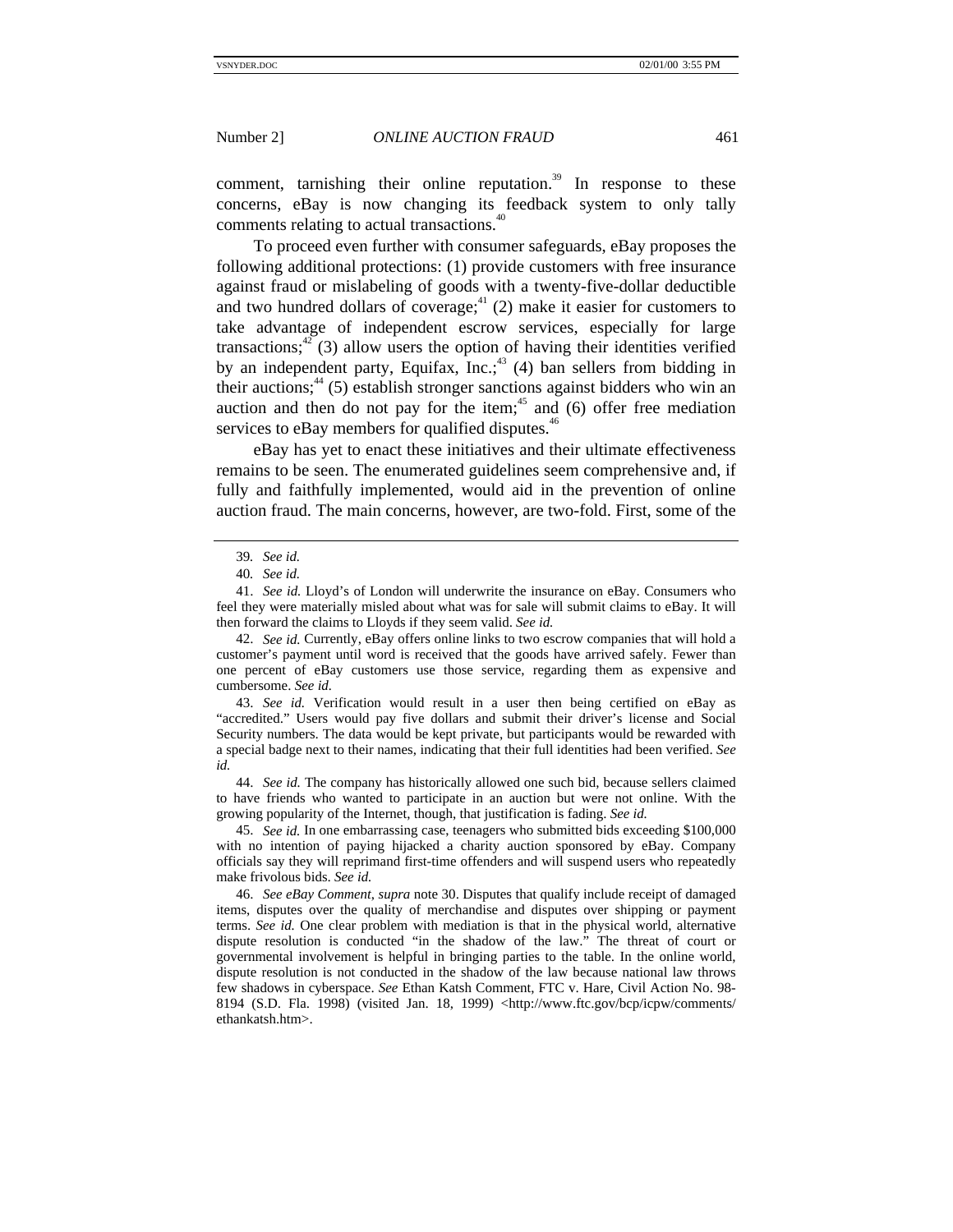prohibitions and resulting sanctions occur after the fraud has taken place. Effective methods of prevention must be more proactive. Second, there is no external regulatory structure to ensure that these policies are carried out in a fair and consistent manner. Until eBay is faced with the threat of some personal liability, there is no incentive for it to guarantee a fraud free auction site.

#### *B. Consumer Protection Groups' Efforts to Inform the Consumer*

Numerous consumer protection groups have undertaken efforts to provide as many Internet auction users as possible with basic information to ensure their experience online is both profitable and enjoyable. The IFW has been working directly with eBay and other online auction sites to improve consumer safety and stop fraud. $47$ 

In addition to helping the online auction houses implement effective fraud prevention policies, various consumer protection groups have published tips intended to help the consumer stay one step ahead of the fraudulent auction user.<sup>48</sup> The IFW has published nine comprehensive tips that if followed should protect the average online auction user: $49$  (1) "Understand how the auction works;"<sup>50</sup> (2) "Check out the seller;"<sup>51</sup> (3) "Be especially careful if the seller is a private individual;  $52$  (4) Confirm a physical address and other identifying information;<sup>53</sup> (5) "Ask about delivery, returns, warranties[,] and service;"<sup>54</sup> (6) "Be wary of claims about collectibles;"<sup>55</sup> (7) Use common sense as a guide;<sup>56</sup> (8) "Pay the safest

52*. Id.* Most consumer protection laws and government agencies that enforce them do not deal with private sales, so if there is a problem, it could be impossible to resolve.

<sup>47.</sup> *See Scammed!*, *supra* note 5.

<sup>48.</sup> These consumer protection groups include the IFW, Internet ScamBusters, National Fraud Information Center, and Better Business Bureau Online. Each group provides advice for the consumer on how to avoid being susceptible to online auction fraud.

<sup>49.</sup> *See* Internet Fraud Watch, *Online Auction Tips* (visited Jan. 18, 2000) <http://www.fraud.org/internet/inttip/aucttip.htm> [hereinafter *Auction Tips*].

<sup>50</sup>*. Id.* Many online auctions simply list items that people want to sell. They do not verify if the merchandise actually exists or is described accurately.

<sup>51</sup>*. Id.* The auction site's feedback section provides valuable comments about the seller. However, glowing reports could be "planted" by the seller, and a clean complaint record does not guaranty that someone is legitimate.

<sup>53</sup>*. See id.* The tips suggest that the buyer attempt to obtain the seller's name, street address, and telephone number to research them or follow up if there is a problem. IFW cautions the buyer about doing business with sellers who will not provide that information.

<sup>54</sup>*. Id.* This site further suggests that the buyer obtain a definite delivery time, insist that the shipment is insured, and ask about the return policy. If the buyer plans to purchase electronic goods or appliances, IFW recommends inquiring about a warranty and how to get service for the item.

<sup>55</sup>*. Id.* IFW warns the potential buyer about any claims regarding the item given that it is impossible to examine or appraise the item until after the sale. IFW advises that the buyer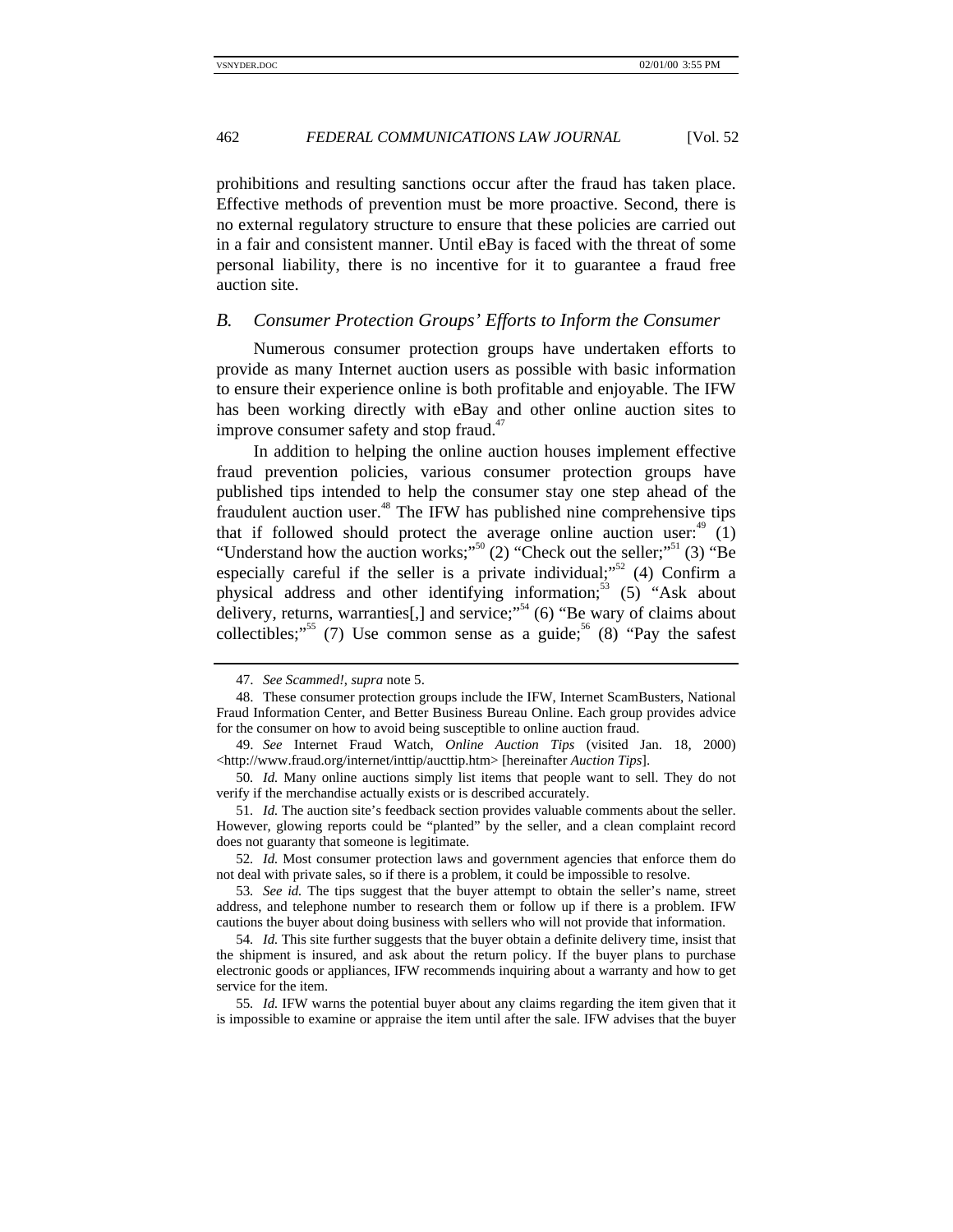way;"<sup>57</sup> and (9) "Let the auction site know if you have a problem."<sup>58</sup>

This list of consumer advice is important and encourages online auction users to obtain all relevant and helpful information available before entering into any auction transaction. The online auction Web sites are also attempting to craft fraud prevention procedures with an eye toward furthering these consumer protection goals. However, pains involved in addressing the millions of consumers and placing the consumers "on guard" is both further removed and ultimately more cumbersome than a comprehensive legal structure pointed directly at the limited number of online auction site hosts.

#### *C. The FTC's Efforts to Combat Online Auction Fraud*

Eileen Harrington, Associate Director in the FTC's Bureau of Consumer Protection, stated that the FTC pursues "its mission of promoting the efficient functioning of the marketplace by seeking to protect consumers from unfair or deceptive acts or practices and to promote vigorous competition." 59 The Federal Communication Commission (FCC) believes it is important to address Internet fraud now, before it discourages consumers from participating in the impressive commercial growth now in progress on the Internet.<sup>60</sup> Consumers must feel confident that the Internet is safe from fraud. Nothing is more likely to undermine consumer confidence than exploitation by scam artists using this new technology as yet another means to defraud consumers.<sup>61</sup>

The FTC views protection from online auction fraud as the most

insist on a written statement describing the item and its value before paying for it.

<sup>56</sup>*. See id.* The buyer should ask if what the seller promises seems realistic; whether it is this the best way to buy this item; and what is the most reasonable to bid for it.

<sup>57</sup>*. Id.* If the seller requests cash, this is a clear sign of fraud. If possible, the buyer should pay by credit card because the charges may be disputed if the goods are misrepresented or never arrive. Alternatively, the buyer could use an escrow agent, who acts as a go-between to receive the merchandise and forward payment to the seller. Another option is cash on delivery (COD). In addition, IFW states that the buyer could pay with a check made out to the seller, as opposed the post office, so the buyer could stop payment if necessary.

<sup>58</sup>*. Id.* Some sites investigate problems like "shills" being used to bid prices up or other abuses of the auction system. They may also want to know about sellers who do not deliver or misrepresent their wares. A bad record may result in a seller being barred from using the site again.

<sup>59</sup>*. Consumer Protection in Cyberspace: Hearings Before the Subcomm. on Telecomms., Trade, and Consumer Protection of the House Comm. on Commerce*, 105th Cong. 245 (1998) (prepared statement of Eileen Harrington, Associate Director in the Bureau of Consumer Protection, FTC) [hereinafter *Harrington Statement*].

<sup>60</sup>*. See id.* at 246-47.

<sup>61</sup>*. See id.*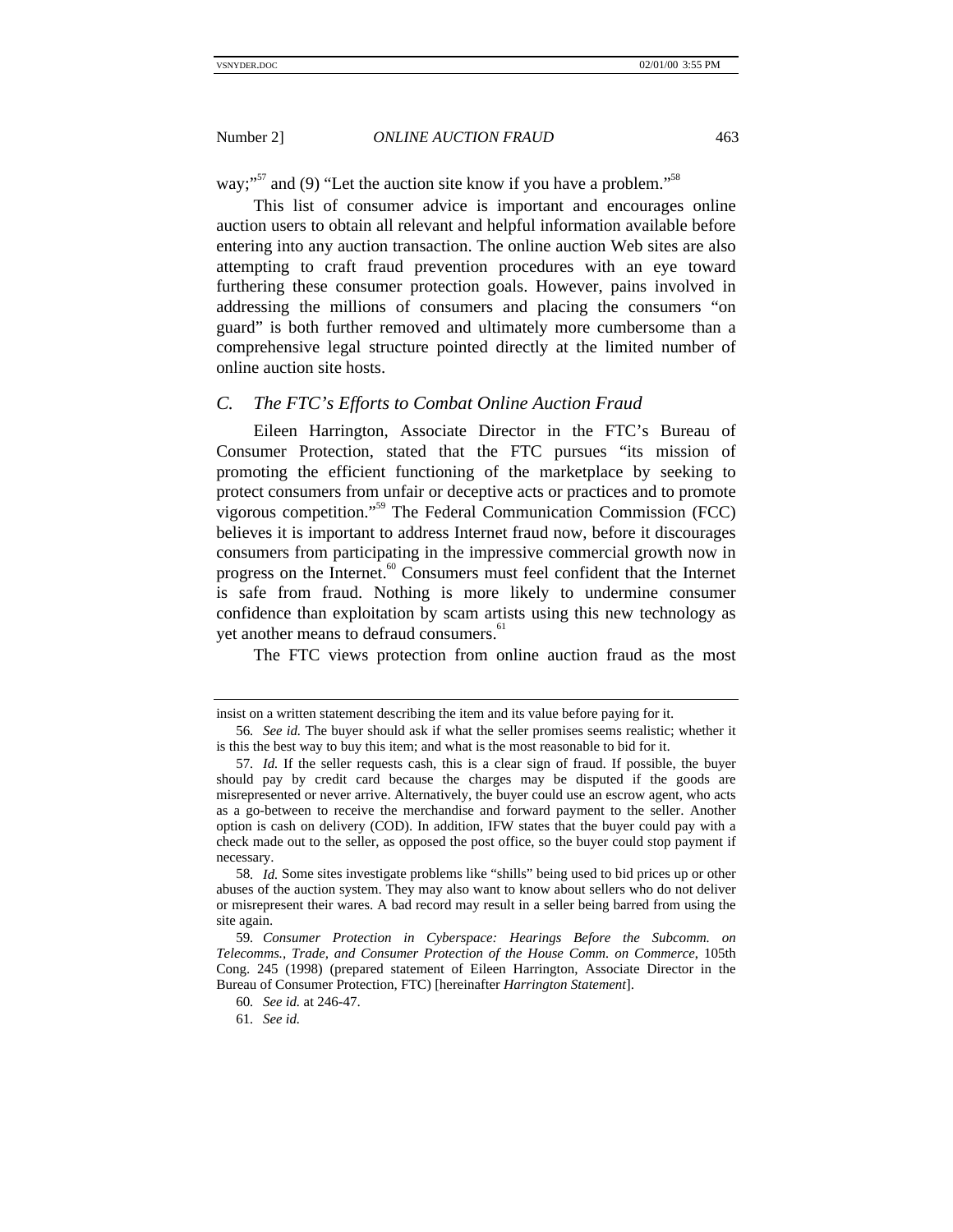meaningful when three aspects are working together.<sup>62</sup> First, law enforcement must be coordinated against fraud and deception.<sup>63</sup> Second, private initiatives and public/private partnerships must cooperate and focus on resolving the problem. $^{64}$  Last, the FTC calls for consumer education through the combined efforts of government, business, and consumer groups.<sup>65</sup> Since the second and third aspects mirror the discussion in the two earlier parts of this Note, the discussion of the FTC's efforts focuses solely on its targeted law enforcement initiative.

The FTC has the authority to issue administrative complaints and conduct administrative adjudications that may ultimately culminate in the issuance of cease and desist orders against practices deemed to be unfair and deceptive.<sup>66</sup> In addition, in cases involving fraud, the FTC has statutory authority to file suit directly in federal district court to obtain preliminary and permanent injunctive relief, redress for injured consumers, or disgorgement of ill-gotten gains.<sup>67</sup>

In *FTC* v. *Hare*,<sup>68</sup> the court issued a temporary restraining order and froze the assets of an Internet merchant who used online auction houses to offer merchandise but never delivered the goods to the consumers.<sup>69</sup> Hare used online auction houses to offer new and used computers for sale. After successful bidders paid as much as \$1450 per computer, Hare provided them neither the computer nor a refund.<sup>70</sup> The FTC alleged that Hare's actions violated both the FTC Act and the Mail or Telephone Order Merchandise Rule.<sup>71</sup> The FTC Act bars "deceptive or misleading acts in commerce," while the "Mail or Telephone Order Merchandise Rule requires that sellers ship merchandise in a timely manner—a specified time or [thirty] days—or offer to refund consumers' money."<sup>72</sup>

FTC-initiated prosecutions are becoming increasingly common. With the favorable result in *Hare*, it is clear that the FTC is capable of protecting the consumer in some sense. However, civil actions brought against individuals can only be so effective. Rather than investigating every

<sup>62</sup>*. See id.* at 245.

<sup>63</sup>*. See id.*

<sup>64</sup>*. See id.*

<sup>65</sup>*. See id.*

<sup>66.</sup> *See id.*; 15 U.S.C. § 45 (1994).

<sup>67.</sup> *See id.*; 15 U.S.C. § 53(b) (1994).

<sup>68.</sup> Civil No. 98-8194 (D. Fla. 1998).

<sup>69.</sup> *See* FTC, *FTC Halts Internet Auction House Scam* (visited Jan. 18, 2000) <http://www.ftc.gov/opa/1998/9804/hare.htm>.

<sup>70</sup>*. See id.*

<sup>71</sup>*. See id.*

<sup>72</sup>*. Id.*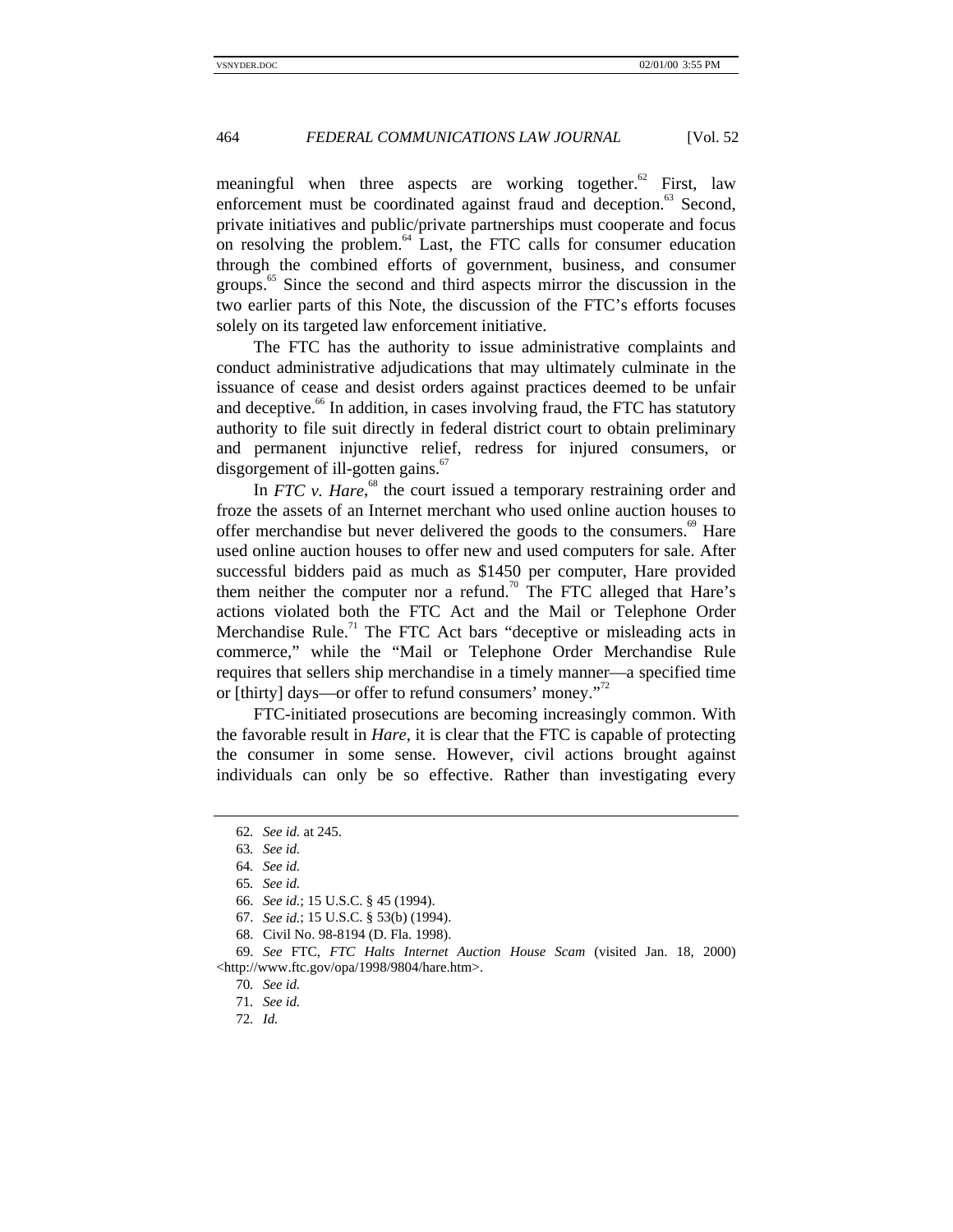individual case of fraud, it would be much more efficient and ultimately beneficial to the consumer if the FTC turned the focus of its attention on the auction houses themselves. Making the auction houses responsible for the fraudulent conduct would implore them to take all steps necessary to protect the consumer.

# IV. THE POTENTIALLY PERILOUS FATE OF ONLINE AUCTIONS IF IMMEDIATE ACTION IS NOT TAKEN

As demonstrated throughout this Note, the existing safeguards and multiple proposed guidelines ultimately fail to attack the issue of online auction fraud at its source. The individual auction house's self-regulation attempts to solve the problem by setting up rarely used and cumbersome programs that are only initiated if the consumer chooses. The consumer protection groups have no real authority and only hope to educate the consuming public. The FTC has limited resources and cannot afford to prosecute every individual fraudulent online auction user. For obvious reasons, these three lines of defense ultimately fail to provide the consumers with the protection from fraud they should be entitled to expect. The most efficient method available for stopping online auction fraud is to establish liability with the one entity most capable of ending the fraudulent practice: the online auction house.

As Eileen Harrington stated:

The Internet's promise of substantial consumer benefits is, however, coupled with the potential for fraud and deception. Fraud operators are always opportunists and are among the first to appreciate the potential of a new technology. This phenomenon was illustrated by the advent, flourishing, and near-demise of pay-per-call (900-number) technology as a commercial medium during the last decade.

The same attributes that made pay-per-call services so attractive to fraudulent users—low start-up costs and the potential for big profit—exist on the Internet today.<sup>74</sup> The FTC and FCC permitted the 900-number industry to attempt self-regulation and only upon its failure did strict regulations become necessary. A brief review of the near demise of the pay-per-call industry will clearly illustrate the dangers of permitting industry self-regulation regarding fraudulent use of the industry's services.

# *A.. The Initial Regulation of Pay-Per-Call Technology*

The FCC first adopted regulations governing interstate pay-per-call

<sup>73.</sup> *Harrington Statement*, *supra* note 59, at 246.

<sup>74</sup>*. See id.*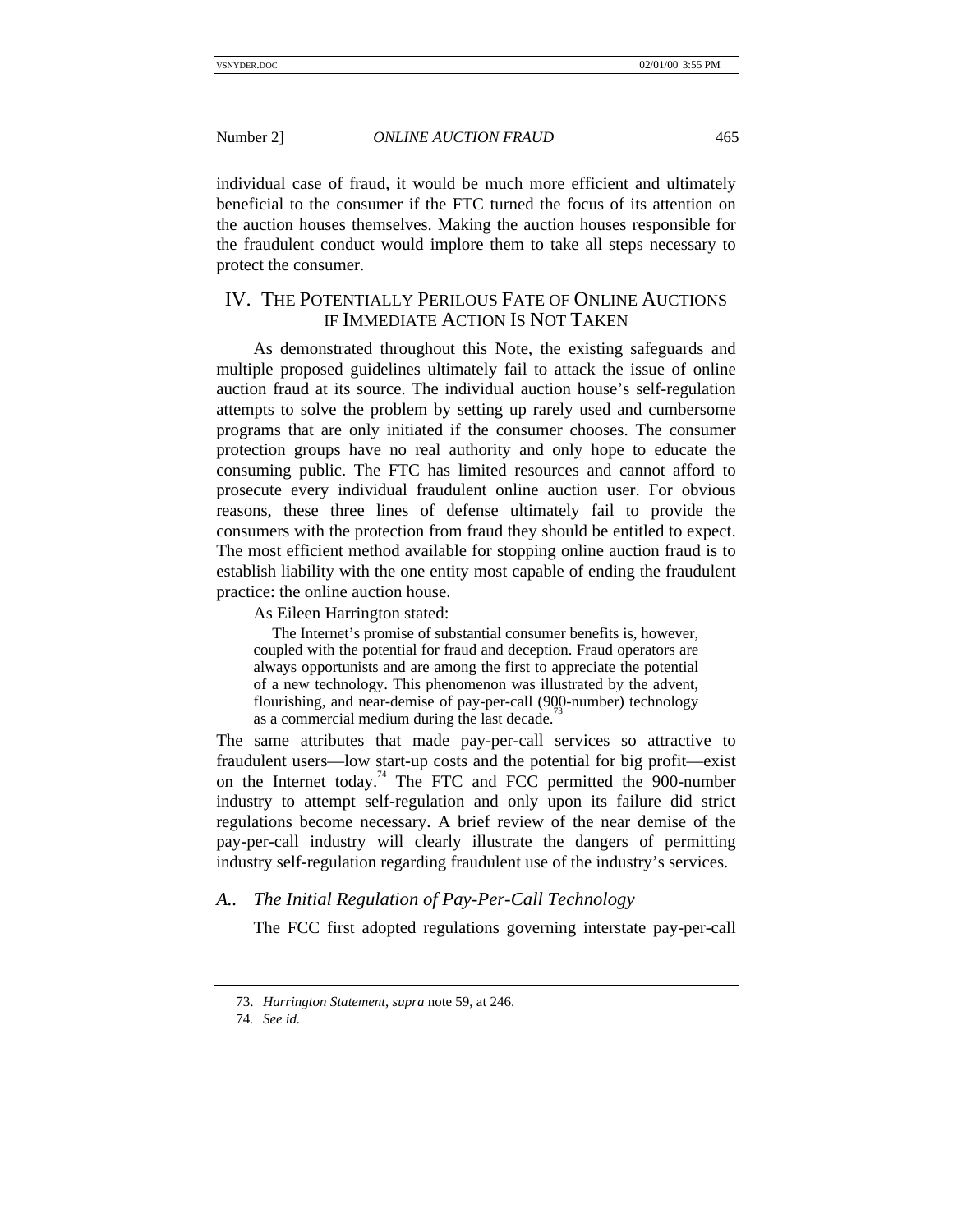services<sup>75</sup> in 1991 to address consumer complaints of widespread industry abuse involving 900-number services.<sup>76</sup> The fraudulent practices included overbilling consumers, failing to disclose what service the consumer was actually paying for, and threatening phone service disruption if the consumer did not promptly pay the disputed phone charges. The telephone industry's inability or unwillingness to provide adequate consumer safeguards to its customers forced the FCC to enact these rules. Without any substantive threat of repercussion, the industry was without the motivation necessary to adequately address the abuses and insure that fraud would no longer be permitted. These regulations were a result not only of the numerous consumer complaints but also the increase of competitive interactive services the industry offered.<sup>77</sup> Increases in both competition and technology induced some service providers to take suspect measures to procure increased revenues.

The FCC specifically intended for the promulgation of these new regulations to protect the consumer from the fraudulent and misleading billing practices of 900-number and other pay-per-call services. The FCC proposed numerous protective measures which included requiring pay-percall programs to begin with a preamble, disclosing in a clearly understandable and audible voice the name of the information provider, the cost of the services, and a brief description of the product.<sup>78</sup> Pay-per-call

In addition, the Commission may extend the definition to other similar services providing audio information or audio entertainment if the Commission determines that such services are susceptible to the unfair and deceptive practices that are prohibited by the rules prescribed pursuant to 15 U.S.C. § 5711 (1994). These services generally offer callers recorded and interactive information and entertainment programs that carry charges in excess of the charge for transmitting the call.

76. *See* Policies and Rules Concerning Interstate 900 Telecomms. Servs., *Report and Order*, 6 F.C.C.R. 6166, para. 2, 69 Rad. Reg.2d (P & F) 1360 (1991) [hereinafter *900 Telecomms. Servs. Report and Order*].

77. *See* Policies and Rules Concerning Interstate 900 Telecomms. Servs., *Notice of Proposed Rulemaking*, 6 F.C.C.R. 1857, para. 2 (1991).

78*. See 900 Telecomms. Servs. Report and Order*, 6 F.C.C.R. 6166, para. 92, 69 Rad. Reg.2d (P & F) 1360.

<sup>75.</sup> The term "pay-per-call services", commonly referred to as "900 services", is defined at 47 U.S.C. § 228(i) (Supp. II 1996) as any service:

<sup>(</sup>A) in which any person provides or purports to provide—

<sup>(</sup>i) audio information or audio entertainment produced or packaged by such person;

<sup>(</sup>ii) access to simultaneous voice conversation services; or

<sup>(</sup>iii)any service, including the provision of a product, the charges for which are assessed on the basis of the completion of the call;

<sup>(</sup>B) for which the caller pays a per-call or per-time-interval charge that is greater than, or in addition to, the charge for transmission of the call; and

<sup>(</sup>C) which is accessed through use of a 900 telephone number or other prefix or area code designated by the [FTC].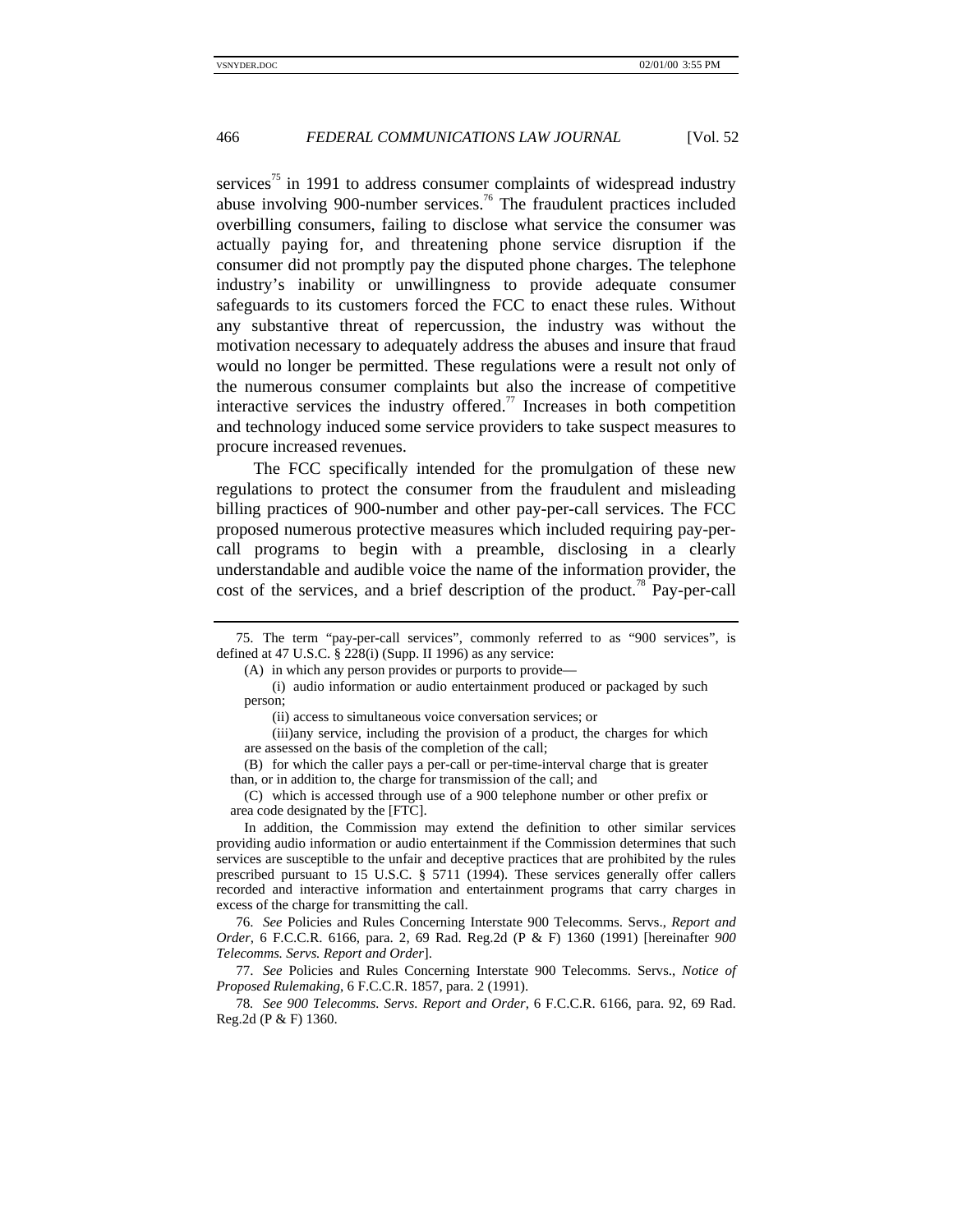service providers and common carriers were to give callers an opportunity to disconnect the call prior to incurring any charges.<sup>79</sup> In addition, the regulations required local exchange carriers (LECs) to offer telephone subscribers the option of blocking access to pay-per-call services, either through a 900 number or other designated FCC approved calling prefix. <sup>80</sup> Furthermore, the FCC's regulations prohibited common carriers from disconnecting basic telephone service for a customer's failure to pay payper-call charges.<sup>81</sup> The FCC was now holding pay-per-call service providers and common carriers accountable for the once burgeoning problem of misinforming and abusing their communications customers.

#### *B. Further Efforts to Address the Pay-Per-Call Industry*

#### 1. The Telephone Disclosure and Dispute Resolution Act

On October 28, 1992, President Bush signed into law the Telephone Disclosure and Dispute Resolution Act (TDDRA).<sup>82</sup> The purported purpose of the TDDRA was to "protect the public interest and the future development of interstate pay-per-call . . . technology by providing for the regulation and oversight of the applications and growth of the pay-per-call industry."<sup>83</sup> This Act was in response to Congress's growing consideration for protecting consumers in the increasingly sophisticated and unintelligible sphere of complex telecommunications technology. The TDDRA required the FCC to adopt stricter regulations pertaining to the provision of interstate pay-per-call services.<sup>84</sup> The FCC adopted new regulations governing the role of common carriers in the provision of interstate pay-per-call services. The FCC subsequently replaced its existing pay-per-call rules<sup>85</sup> with a set of entirely new statutory regulations, satisfying the congressional directive.<sup>86</sup>

The most significant obstacle for the FCC was to adopt these new

<sup>79.</sup> *See* 47 C.F.R. § 64.711, *repealed by* Policies and Rules Implementing the Tel. Disclosure and Dispute Resolution Act, *Report and Order*, 8 F.C.C.R. 6885, 73 Rad. Reg.2d (P & F) 790 (1993) [hereinafter *TDDRA Report and Order*].

<sup>80.</sup> *See* 47 C.F.R. § 64.713, *amended by TDDRA Report and Order*, 8 F.C.C.R. 6885, paras. 55-63, 73 Rad. Reg.2d (P & F) 790 (current version 47 C.F.R. § 64.1508 (1998)).

<sup>81.</sup> *See* 47 C.F.R. § 64.714, *amended by TDDRA Report and Order*, 8 F.C.C.R. 6885, paras. 49-54, 73 Rad. Reg.2d (P & F) 790 (current version 47 C.F.R. § 64.1507 (1998)).

<sup>82.</sup> *See* Telephone Disclosure and Dispute Resolution Act § 201, 15 U.S.C. § 5711 (1994).

<sup>83.</sup> H.R. REP. NO. 102-430, at 2 (1992).

<sup>84.</sup> *See* Telephone Disclosure and Dispute Resolution Act § 201.

<sup>85.</sup> These rules were codified at 47 C.F.R. §§ 64.709-64.716 (1998).

<sup>86.</sup> The new rules are codified at 47 C.F.R. §§ 64.1501-1515 (1998).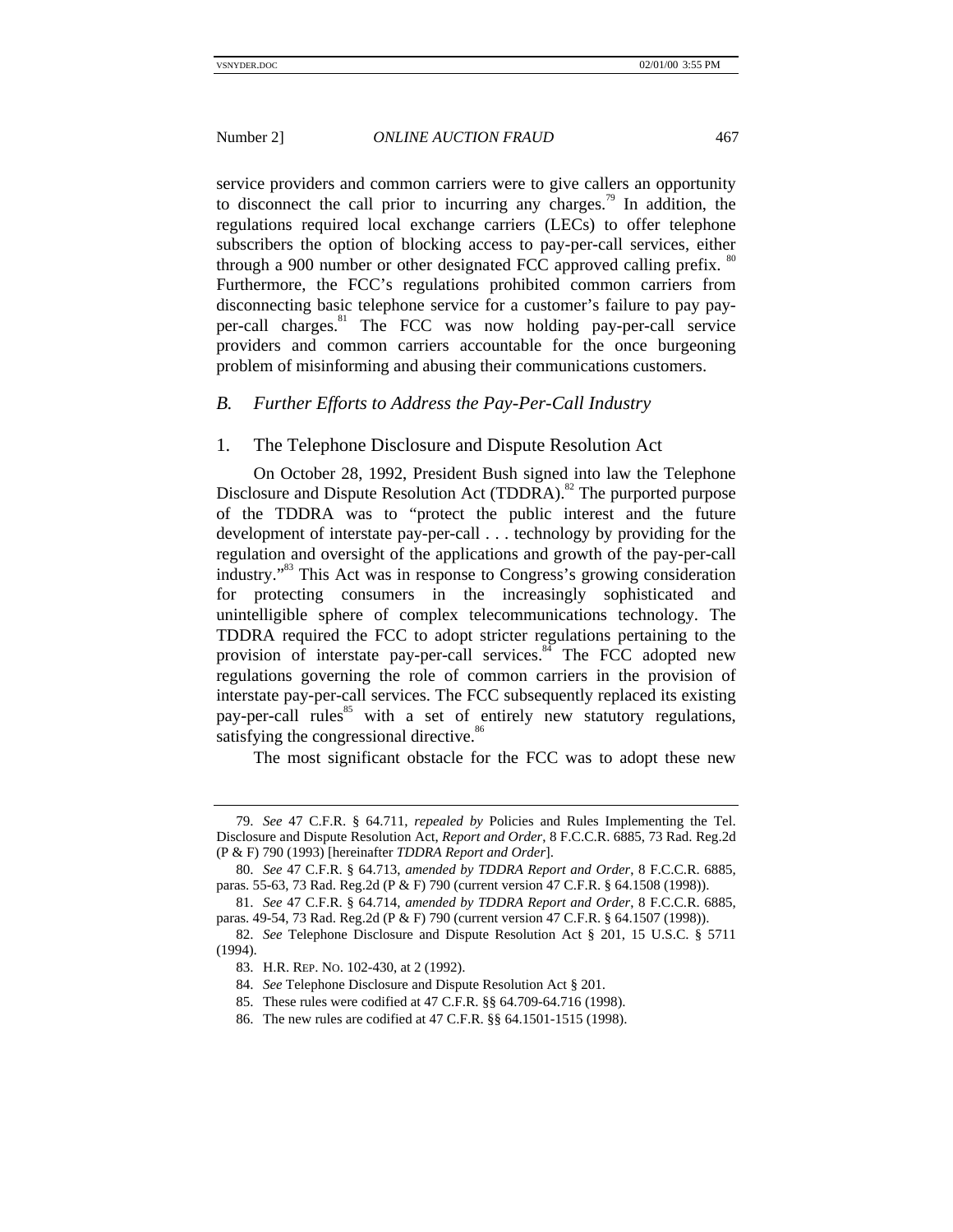regulations pursuant to the TDDRA in a manner that would maximize the consumers' protection against pay-per-call service providers' unfair and deceptive practices while ensuring a minimal disruption to common carriers and other providers of lawful and legitimate pay-per-call services.<sup>87</sup> The new regulations provided several requirements that common carriers must meet. First, common carriers and information providers must offer all interstate pay-per-call services through telephone numbers on the 900 service access code.<sup>88</sup> Second, common carriers and information providers cannot assess information service charges against callers to 800 and other toll free numbers unless either those callers have established a presubscription agreement with the information services provider or at the time of the call the consumer executes a transaction through a credit or charge card.<sup>89</sup> Third, common carriers carrying interstate pay-per-call services must promptly terminate programs not in compliance with the newly enacted federal law or regulations.<sup>90</sup> Fourth, common carriers must establish toll free pay-per-call information lines and provide pay-per-call disclosure statements to all subscribers on an annual basis.<sup>91</sup> Fifth, common carriers must clearly separate pay-per-call charges from normal telephone charges on subscriber bills $^{92}$  and neither local nor long-distance telephone service may be disconnected for a customer's failure to pay pay-per-call charges.<sup>33</sup> Finally, where technically feasible, common carriers must offer telecommunications subscribers the option of blocking all access to interstate pay-per-call services from their telephone lines.<sup>94</sup>

These regulations provided the consumer with concrete protections from the industry member's most common abusive tactics. Based on the FCC's belief that with enough information the consumer could intelligently choose whether or not to participate in the pay-per-call service, disclosure became a focal point of the regulations. The FCC effectively protected the consumer from several discrete fraudulent practices while causing only minimal interruption to lawful pay-per-call service providers.

#### 2. Section 228 of the Telecommunications Act of 1996

Congress enacted section 228 of the Telecommunications Act of 1996

<sup>87</sup>*. See TDDRA Report and Order*, 8 F.C.C.R. 6885, 73 Rad. Reg.2d (P & F) 790 (1993).

<sup>88.</sup> *See* 47 C.F.R. § 64.1506.

<sup>89.</sup> *See id.* § 64.1504.

<sup>90.</sup> *See id.* § 64.1503.

<sup>91.</sup> *See id.* § 64.1509.

<sup>92.</sup> *See id.* § 64.1510 (1998).

<sup>93.</sup> *See id.* § 64.1507 (1998).

<sup>94.</sup> *See id.* § 64.1508 (1998).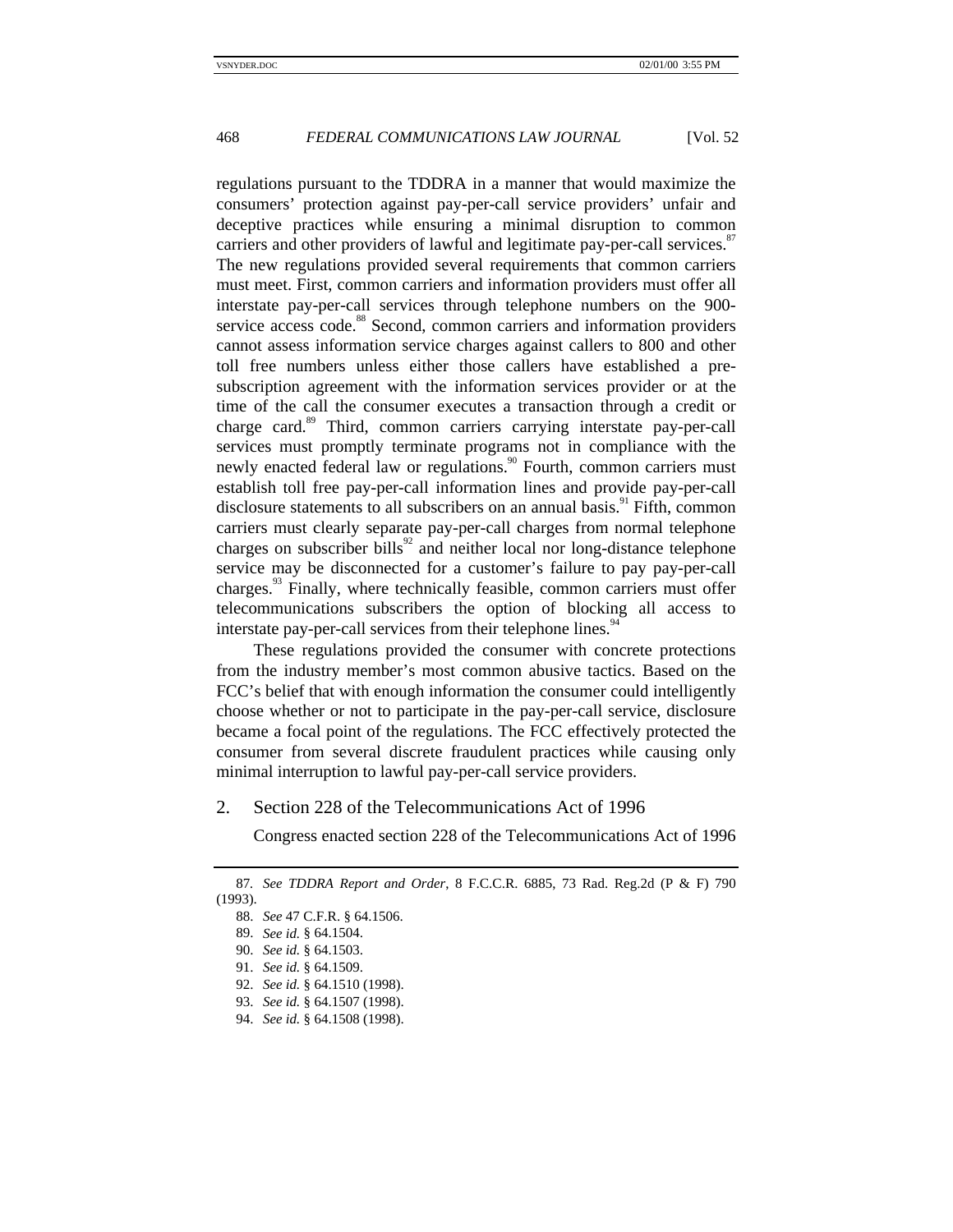(1996 Act) "to put into effect a system of national regulation and review that will oversee interstate pay-per-call services[] and to recognize the [FCC]'s authority to prescribe regulations and enforcement procedures and conduct oversight to afford reasonable protection to consumers of pay-percall services and to assure that violations of Federal law do not occur."<sup>95</sup> Congress's prior promulgation of the TDDRA had proven effective against eliminating some specific abuses in the industry. However, with the alleviation of some exploitation, some unscrupulous members of the telecommunications industry promptly discovered new innovative methods to defraud their unsuspecting customers. These service providers' newsprung method of deception involved exploitation of the 800-number and other traditional toll-free prefixes.

The 1996 amendments to section 228 were to ensure that abuses involving the use of toll-free numbers did not thwart the protective measures Congress established through the TDDRA.<sup>96</sup> The 1996 Act's amendments to section 228 "protects unsuspecting callers from being charged for 800 calls that they expect to be toll-free."<sup>97</sup> Pursuant to the enactment of the 1996 Act, the FCC amended portions of its rules governing interstate pay-per-call and other information services.<sup>98</sup> The road to the FCC's realization that restrictive guidelines were necessary to effectively regulate the 900-number industry was fraught with novel forms of fraud, abuse, and deception.

Given that the opportunity to self-regulate did not spell an end to the abuses of the 900-number industry, the FCC responded after months of wasted consumer resources and defrauded customers and finally implemented strict industry-wide guidelines. The implementation of these guidelines was not entirely successful as certain cunning industry participants found ways around the new procedures. These innovations were similarly met with even stricter guidelines that eventually significantly alleviated the 900-number industry of fraud and once again made it a useful and viable industry.

<sup>95. 47</sup> U.S.C. § 228(a)(1)-(2) (Supp. II 1996).

<sup>96.</sup> *See* Policies and Rules Governing Interstate Pay-Per-Call and Other Info. Servs. Pursuant to the Telecomms. Act of 1996, *Order and Notice of Proposed Rulemaking*, 11 F.C.C.R. 14,738, para. 14, 3 Comm. Reg. (P & F) 953 (1996) [hereinafter *Pay-Per-Call Servs. Order*].

<sup>97.</sup> S. REP. NO. 104-230, at 202 (1996).

<sup>98</sup>*. See Pay-Per-Call Servs. Order*, 11 F.C.C.R. 14,738, para. 1, 3 Comm. Reg. (P & F) 953.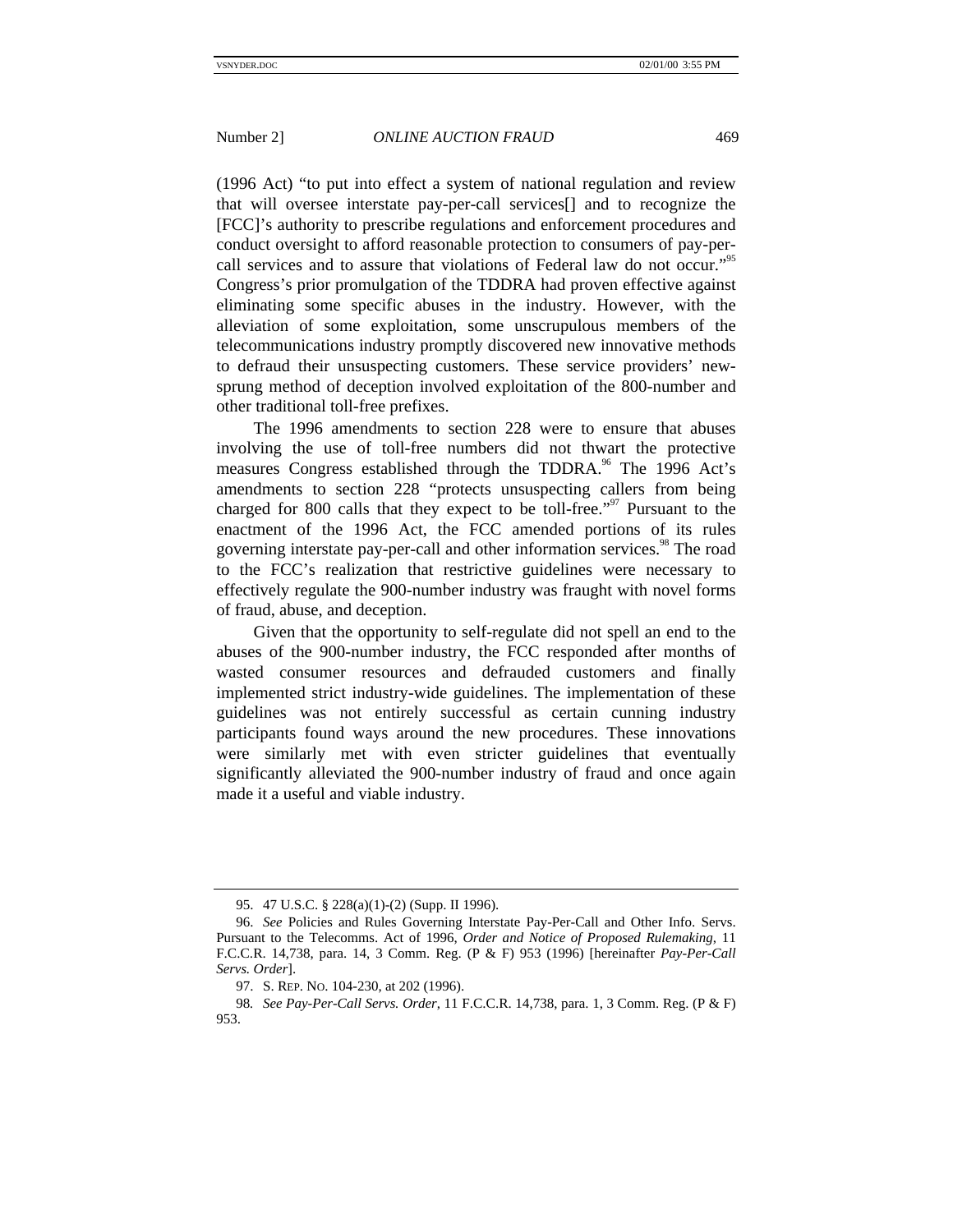# V. CONCLUSION: INDUSTRY SELF-REGULATION WILL NOT **WORK**

If the Internet is to avoid a fate similar to that of the 900-number industry, namely a marked decrease in consumer confidence and participation, the FTC must address Internet fraud now.<sup>99</sup> Self-regulation, whether of the 900-number industry or of the online auction industry, will not be effective in preventing fraudulent users from abusing the consumer.

Not surprisingly, the online auction houses are strenuously arguing for a laissez faire government approach, vigorously pursuing a selfregulation standard. On utrade.com's fraud policy page, the site explicitly states, "[s]elf-regulation is the best prevention against fraud. We will make every effort to enforce our fraud policy and we encourage our Auctions Online community to join us . . . If you don't complain, there exists a possibility that we don't know. Let's all take a stand!"<sup>100</sup>

In its comment to the FTC eBay states:

In the highly dynamic Internet marketplace . . . private firms such as eBay are in the best position to design and implement creative programs to respond to consumer complaints about fraud, deception[,] and misuse. Therefore, both domestic and foreign government agencies should resist the temptation to impose regulations on online marketplaces and other forms of e-commerce in an effort to extend consumer protection to this new form of commerce. Effective consumer protection efforts are much more likely to emerge from industry self-regulation . . . .

The problem with the industry's request for an opportunity to selfregulate is inherent in its plea that it is best equipped to curtail online fraud. The industry participants are either not the best suited to stymie the spread of online auction fraud or they are incredibly slow to recognize the need for action and take steps to implement their plans. The number of fraudulent transactions associated with online auctions has grown from year to year and continues to grow today.

The NCL stated that it applauds self-regulatory efforts such as the BBBOnLine program and the codes of conduct developed by trade groups such as the Direct Marketing Association because they encourage good business conduct and reduce the potential for fraud and abuse.<sup>102</sup> "However, self-regulatory schemes can never substitute for an appropriate legal

<sup>99.</sup> *See Harrington Statement*, *supra* note 59, at 246.

<sup>100.</sup> *utrade.com*, *supra* note 17.

<sup>101.</sup> *eBay Comment*, *supra* note 30.

<sup>102.</sup> *See* National Consumers League General Comments, FTC v. Hare, Civil Action No. 98-8194 (S.D. Fla. 1998) (visited Nov. 27, 1999) <http://www.ftc.gov/bcp/icpw/comments/ ncl.htm>.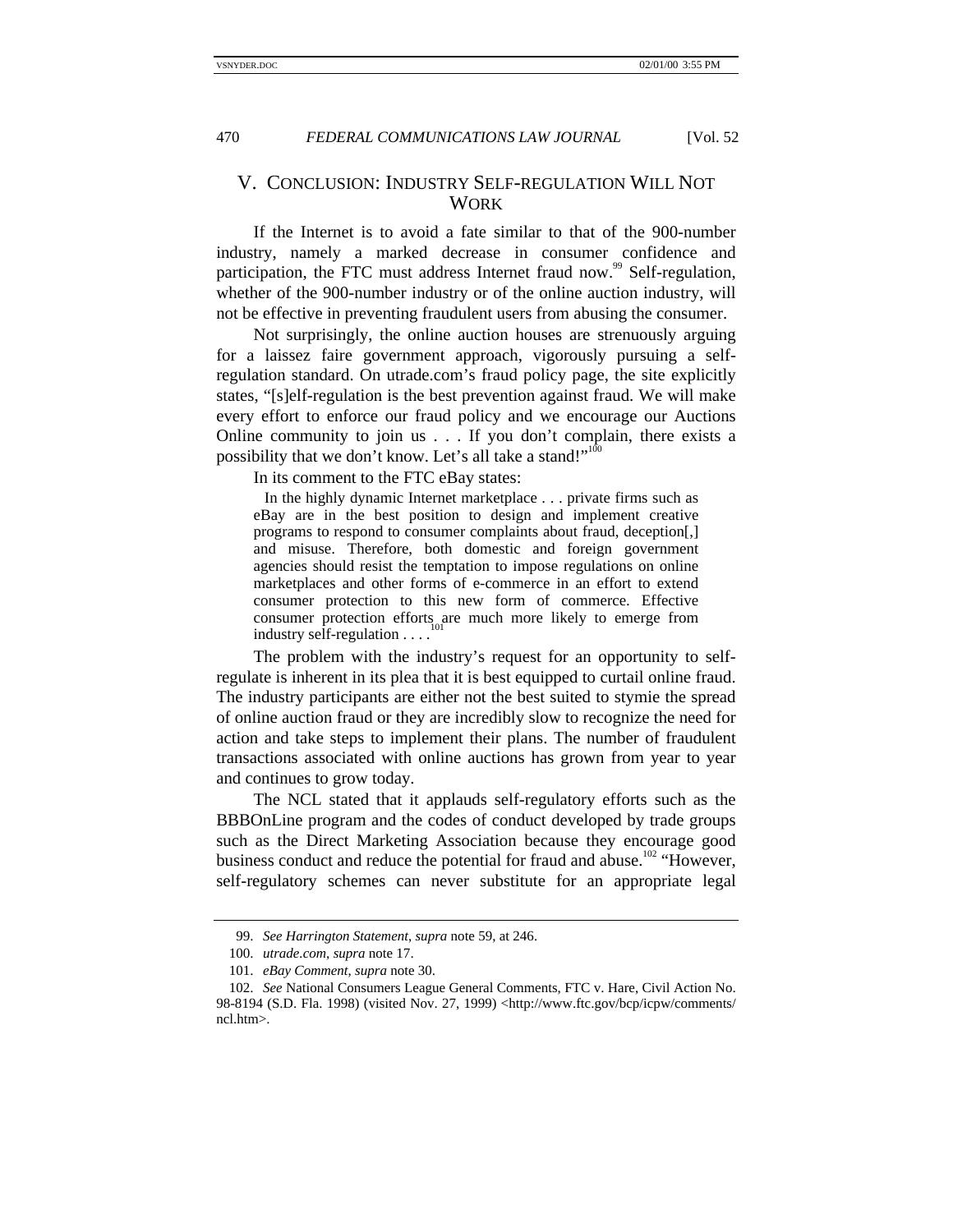framework of consumer protection and redress because they are voluntary. Not all businesses participate in them, and some participants fail to comply with the standards that they have pledged to uphold."<sup>103</sup>

In order to handle the growing problem of online auction fraud definitively, the FTC must come forth with a succinct legal framework to guide the industry in its pursuit of fraud free transactions. The FTC should mandate certain procedures that every online auction house must follow in order to escape the potential for being liable if a fraudulent transaction occurs.

First, the identity of every seller and buyer must be confirmed through either Equifax or another similarly functioning credit agency. Rather than encouraging sellers to undertake this certification for a fee, the auction house should provide free-of-charge access to this validation process. Consumer confidence in the validity of the auction will result in higher bids and monies ultimately collected for the items entered in the auction. These higher bids translate into higher commissions, which is perhaps the best motivation for the online auction houses.

Second, the online auction house must require affirmative proof of not only the purported existence of the merchandise, but also that the quality of the good is the same as the seller claims. This authentication process may even involve procedures as thorough as requiring the auction house to establish localized holding houses where all auctioned merchandise may be inspected prior to the commencement of the auction.

Third, the online auction house should provide free escrow service to be channeled through the localized holding houses. If the auction house implemented this service, a representative of the auction house would oversee the transfer of the money for the auctioned merchandise. This would ensure not only prompt delivery but also the winning bidder receiving the goods for which they have paid.

Finally, the penalties against the online auction houses for providing a place, albeit a place in cyberspace, where fraudulent actions are permitted to occur must be swift and severe. The consumer can no longer be held to the standard of caveat emptor in the arena of online auctions. By the very nature of the business, there is never an opportunity to inspect the goods. It would not be equitable to place such an onerous burden as caveat emptor on the bidders when the auction houses are in a much better position to insure the accuracy of the transaction.

Undoubtedly, there will be costs to all participants associated with the auction houses' implementation of any of these safeguards. For some of the